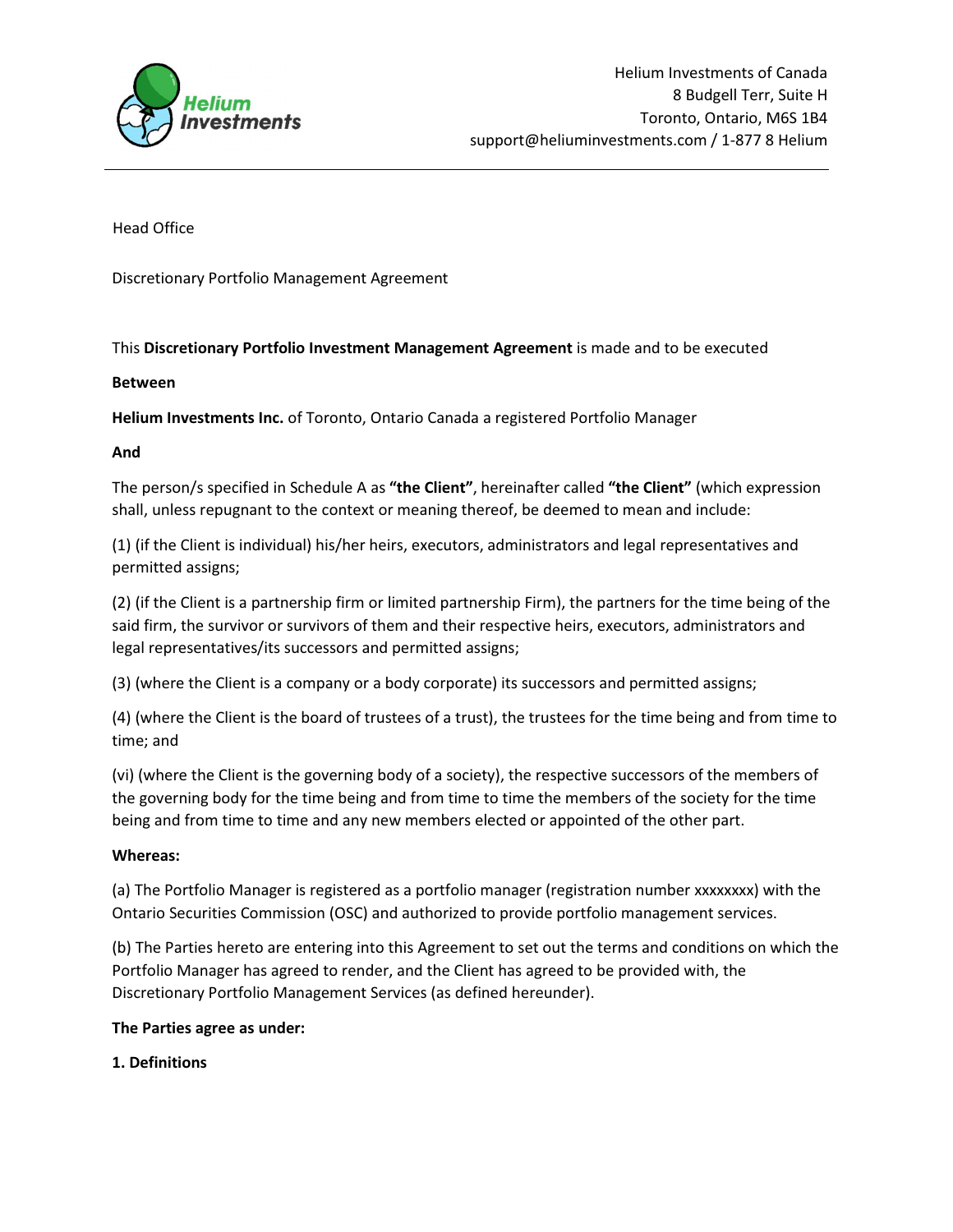

Unless otherwise specified herein, capitalized terms used in this Agreement but not defined herein shall have the meaning assigned to them in the Investment Policy Statement or other agreements and disclosures from Helium Investments Inc.

Unless the context or meaning thereof otherwise requires, the following expressions shall have the meanings assigned to them hereunder respectively:

1.1 "Affiliate" in relation to the Portfolio Manager, shall include any company, body corporate, firm, individual or other person who is in any manner associated with or related to the Portfolio Manager including any director, shareholder or employee of the Portfolio Manager or any holding company or subsidiary of the Portfolio Manager or any company Controlling, Controlled by or under common Control with the Portfolio Manager.

1.2 "Agreement" means this agreement and shall include all schedules and annexures attached hereto, the Application and any applicable Mandates, Investment Objectives and any other instructions and communication exchanged between the Parties under this Agreement.

1.3 "Applicable Laws" means any applicable local or national statute, regulation, notification, circular, ordinance, requirement, directive, guideline or announcement issued by an Authority (including but not limited to the Rules and Regulations).

1.4 "Application" means the signup application completed online on the website of Helium Investments, using the mobile application of Helium Investments or over the phone through a representative.

1.5 "Assets" means (1) the Portfolio and/or (2) the Funds.

1.6 "Authority" means any entity exercising executive, legislative, judicial, regulatory or administrative functions of or pertaining to government including but not limited to the OSC and IIROC.

1.7 "Account" means one or more bank accounts opened by the Client in his own name or an account common to all clients of the Portfolio Manager opened by the Portfolio Manager, as the case may be both maintained and operated by the Portfolio Manager for the purposes of this Agreement and as permitted under the Applicable Laws.

1.8 "Helium" or "Helium Investments" means Helium Investments Inc. and its Affiliates including without limitation, Helium Investments (of Canada) Inc., Helium Investments (of the USA) LLP, Helium Investments (of the UK) Inc.

1.9 "Business Day" means a day (other than a Saturday, Sunday, a public holiday or a day on which the Exchange is closed for transactions) on which the Portfolio Manager is open for business in the city in which it provides Services to its clients.

1.10 "Control" means the power to direct or influence the direction of the management and policies of an entity whether by contract, ownership of shares, membership of the board of directors, agreement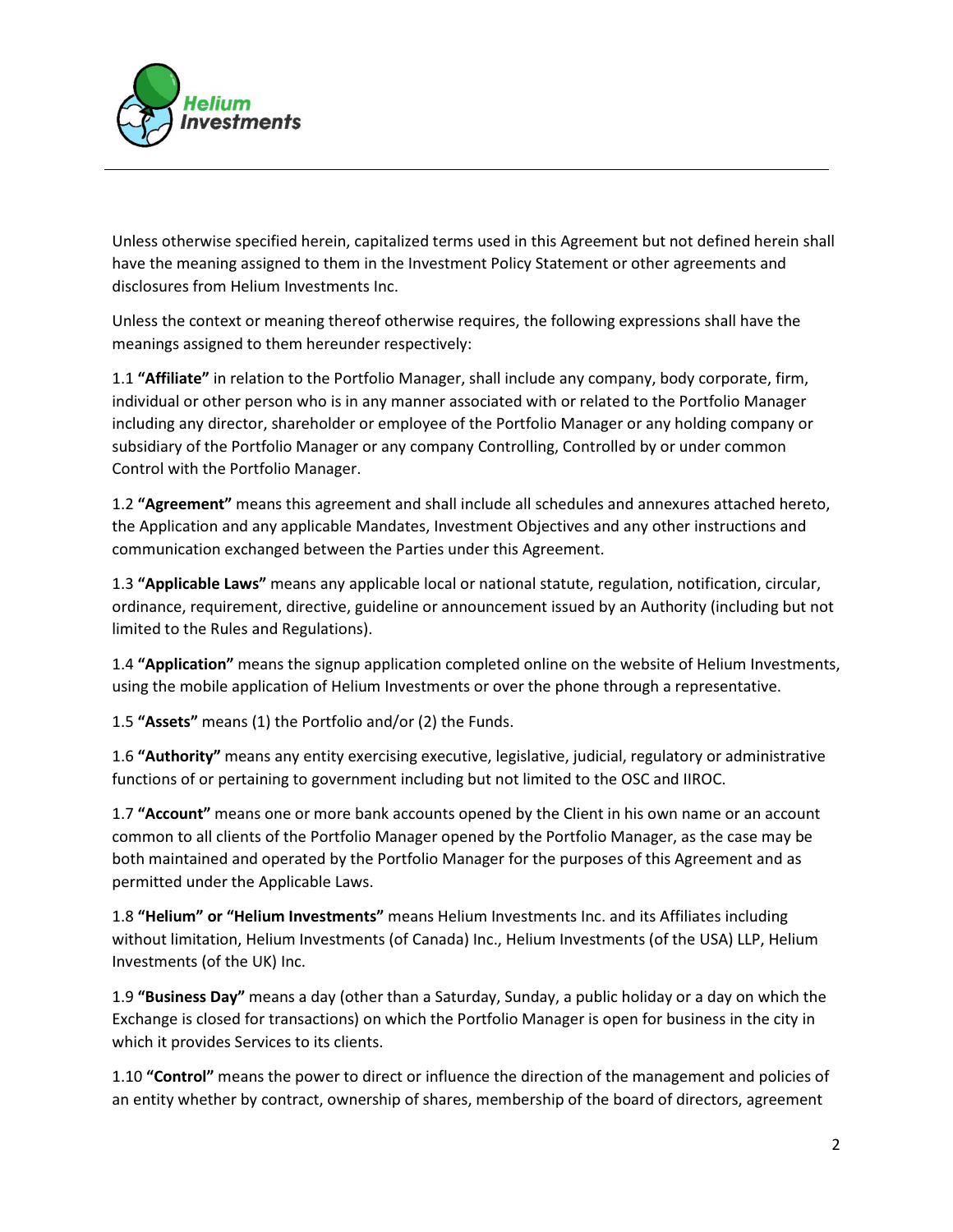

or otherwise and, in any event and without limitation of the foregoing, any entity directly or indirectly owning more than 30% of the voting securities of the first-mentioned entity shall be deemed to control the first-mentioned entity. The terms "Controlling" and "Controlled" shall have a corresponding meaning.

1.11 "Custodian" means any custodian registered under the Investment Industry Regulatory Organization of Canada (IIROC) acting as custodian of the Portfolio, or any other custodian with whom the Portfolio Manager or the Client enters into an agreement for the provision of custodial services.

1.12 "Disclosure Document" means any disclosure document issued by Helium Investments.

1.13 "Discretionary Portfolio Management Services" or "Services" means the portfolio management services rendered to the Client, by the Portfolio Manager on the terms and conditions contained in this Agreement, whereby the Portfolio Manager exercises discretion with respect to investments or management of the Portfolio of Securities or the Funds of the Client.

1.14 "Exchange" means the Toronto Stock Exchange and its affiliated exchanges.

1.16 "Funds" means the monies managed by the Portfolio Manager on behalf of the Client pursuant to this Agreement and includes the monies mentioned in the Application, any monies placed by the Client from time to time with the Portfolio Manager for the purposes of being managed pursuant to this Agreement, the proceeds of the sale or other realization of the Portfolio and interest, dividends and other monies arising from the Assets, so long as the same is managed by the Portfolio Manager.

1.17 "Investment Objectives" means the investment objectives as may be agreed by the Client and the Portfolio Manager as detailed in the Application.

1.18 "Losses" means all losses, costs, expenses, damages and liabilities.

1.21 "Parties" means the Portfolio Manager and the Client and "Party" shall be construed accordingly.

1.22 "Person" includes any individual, partnership, company, body corporate, cooperative society, corporation, trust, society, association or any other body of persons, whether incorporated or not.

1.23 "Portfolio" means the total holdings of Securities belonging to any Person managed by the Portfolio Manager on behalf of the Client pursuant to this Agreement and includes any Securities mentioned in this Agreement, any further Securities placed by the Client with the Portfolio Manager for the purposes of being managed pursuant to this Agreement, Securities acquired by the Portfolio Manager through investment of Funds and bonus and rights shares and on account of any corporate actions in respect of Securities forming part of the Portfolio, so long as the same are managed by the Portfolio Manager pursuant to this Agreement.

1.24 "Portfolio Management Fees" shall have the meaning given to it in Clause 10(a) below.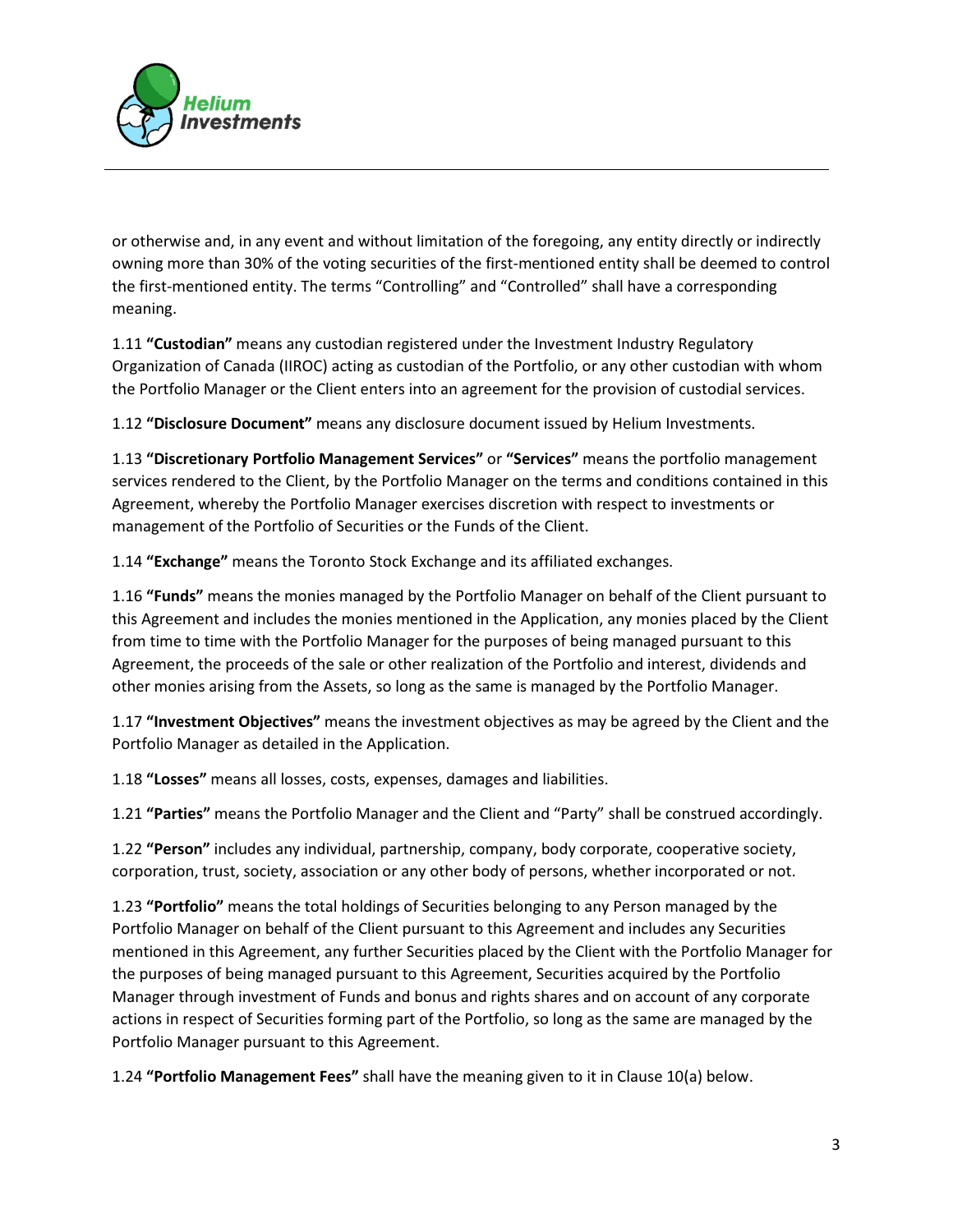

## 1.25 "Power of Attorney" shall mean:

(a) the power of attorney to be executed by the Client in favour of the Portfolio Manager in the form required by the Portfolio Manager; and

(b) such other power of attorney as the Portfolio Manager may require the Client to execute from time to time.

1.27 "Rules and Regulations" means all rules and regulations prescribed by OSC for Portfolio Managers and other relevant authorities as applicable and as amended, supplemented or replaced from time to time.

1.29 "Securities" means "securities" as defined by a financial tradeable asset or as defined in 'OSC Rule 14-501 Definitions' document as applicable and as amended, supplemented or replaced from time to time.

1.30 "Securities Account" means one or more account with any depository participant opened by the Client in his own name or an account common to all clients of the Portfolio Manager opened by the Portfolio Manager for executing trades on a pooled basis by the Portfolio Manager, as the case may be both maintained and operated by the Portfolio Manager for the purpose of this Agreement.

1.30 "Settings" means the options available to a client. Either by the online dashboard, by the mobile application or over the phone with a representative.

1.32 "TSX" The Toronto Stock Exchange

# 2. Scope of this Agreement

(a) This Agreement shall be read in conjunction with the Helium Investments General Terms and Conditions found on the Helium Investments website. To the extent this Agreement is inconsistent with the terms and conditions contained in the Helium Investments Terms and Conditions, the terms and conditions contained herein shall prevail in respect of the Discretionary Portfolio Management Services under this Agreement.

(b) The Portfolio Manager agrees to provide the Services, which may be in the nature of investment consultancy and may include renewing, reshuffling the Portfolio, buying and selling the Securities for an agreed fee.

(c) In the event of any conflict between the terms and conditions of this Agreement and Applicable Laws, the Applicable Laws shall prevail.

(d) The Portfolio Manager shall be entitled to take such action or steps or omit to take any action or steps as it shall in its discretion consider necessary to ensure compliance with the Applicable Laws, including taking of any action to avoid or mitigate any loss arising because of a change in the Applicable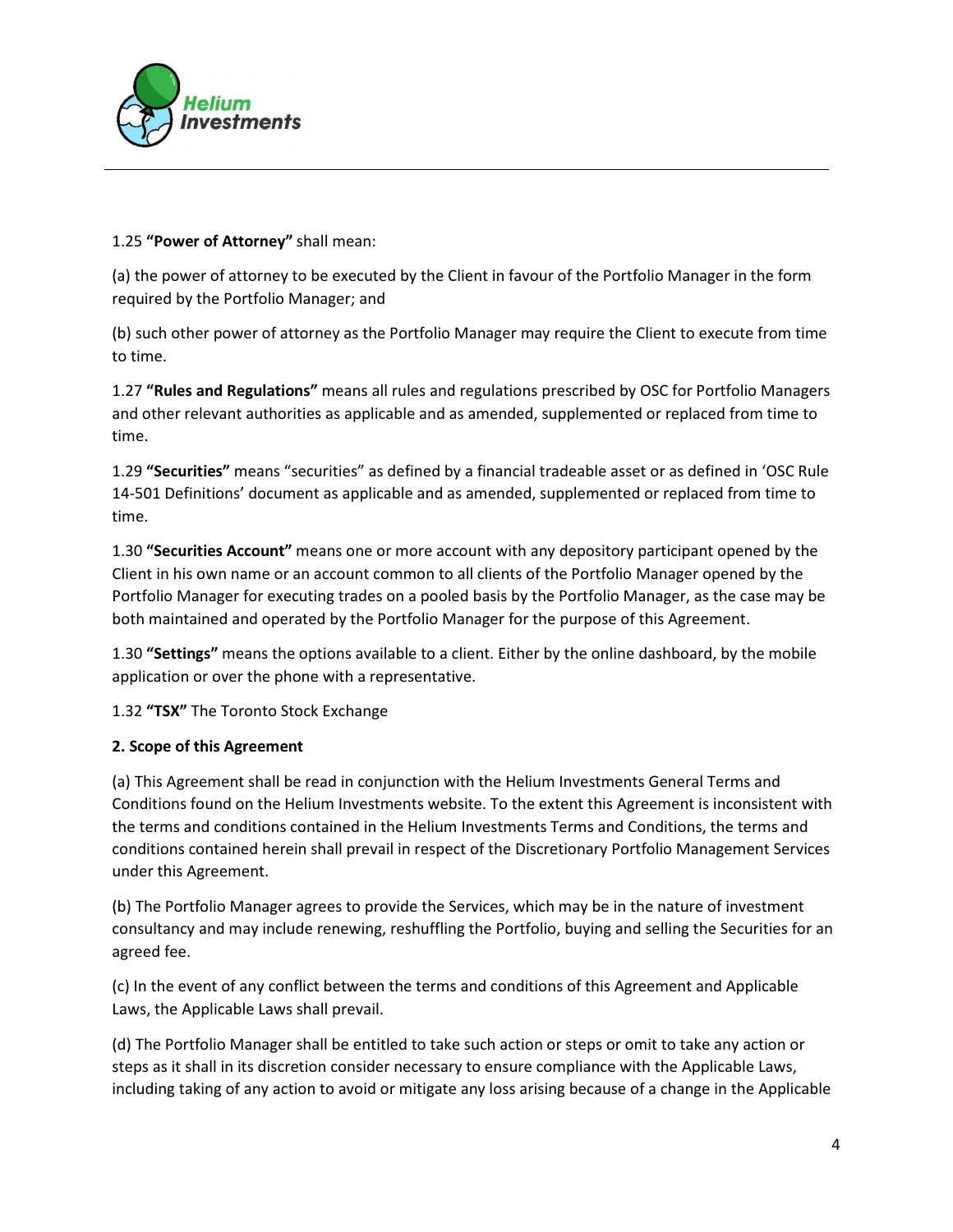

Laws and any such action or step so taken by the Portfolio Manager as a consequence thereof shall be binding upon the Client.

## 3. Appointment of the Portfolio Manager

The Client hereby appoints the Portfolio Manager to provide Discretionary Portfolio Management services in accordance with the provisions of this Agreement.

### 4. Functions of the Portfolio Manager

(a) In relation to the Discretionary Portfolio Management Services, the Portfolio Manager shall independently manage the Funds of the Client in accordance with the provisions of this Agreement and with a view to achieving the Investment Objectives as set out in the Application.

(b) The Portfolio Manager shall have complete discretion in managing the Assets and the decision and discretion of the Portfolio Manager for the purposes of making any investments, disinvestments or any other matter as above shall be final and binding.

### 5. Discretionary Portfolio Management Services

For the consideration and on the terms and conditions contained herein, the Portfolio Manager agrees to provide to the Client, and the Client wishes to be provided with, the Discretionary Portfolio Management Services:

(a) The Client hereby entrusts the Assets to the Portfolio Manager for the purposes of the Discretionary Portfolio Management Services by the Portfolio Manager.

(b) The Client hereby authorizes the Portfolio Manager to do all such acts on behalf of the Client as the Portfolio Manager may, in view of and as per the Client's request and instructions, consider necessary or advisable for the purposes of rendering the Services including, without limitation.

(c) operating the Account(s) and Securities Account(s);

(d) transferring the Funds and Portfolio (deposited by the Client with the Portfolio Manager) to the Bank Account(s) and Securities Account(s);

(e) managing the Portfolio by purchasing, subscribing for, selling, redeeming or otherwise dealing with the Securities;

(f) holding the Assets in the name of the Client or any custodian, nominee or agent of the Client as may be permitted under the Applicable Laws;

(g) appointing and instructing brokers, sub-brokers, custodians, depository participants, banks, fund accounting service providers and others in relation to the Discretionary Portfolio Management Services and entering into agreements with them for the same;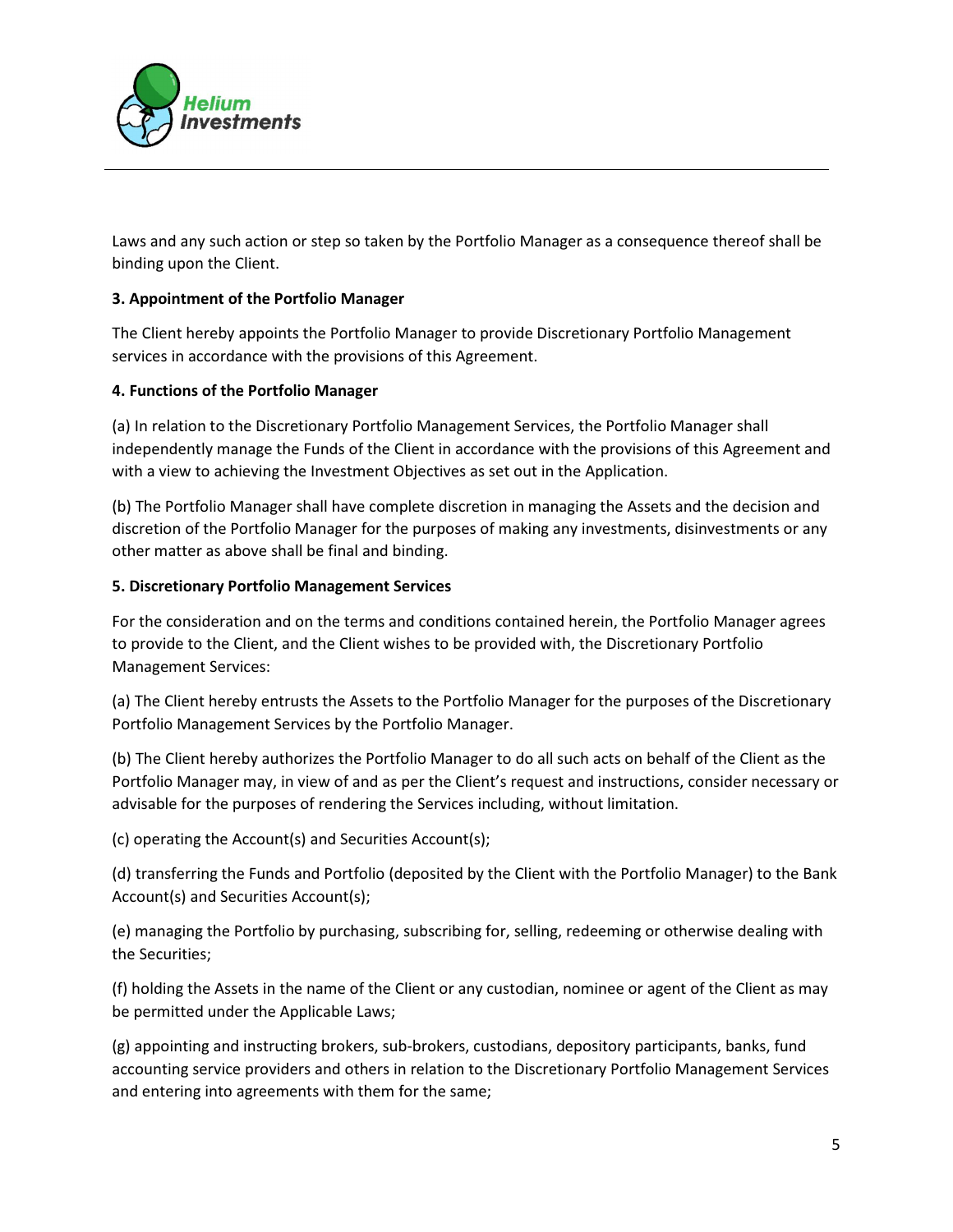

(h) receiving dividends, interest and other accretions and amounts in respect of the Assets;

(i) subscribing for rights or other entitlements;

(j) payment of any charges or pro-rated charges to a Custodian appointed by the Portfolio Manager;

(k) paying all amounts (including any calls) required to be paid in connection with the provision of Discretionary Portfolio Management Services under this Agreement including the Portfolio Management Fees and expenses incurred for or in connection with rendering Discretionary Portfolio Management Services; and

(l) monitoring book closure, dividend, rights, bonus etc and all other corporate actions to ensure that all benefits accrue to the Client pursuant to or in relation to the services rendered by the Portfolio Manager under this Agreement.

(m) The Portfolio may be held in a Securities Account in the name of the Client or in such other manner as may be permitted under the Applicable Laws.

(n) The Client agrees and acknowledges that the Portfolio Manager shall be entitled to do all acts to invest and manage the Assets including but not limited to investing the Funds in Securities, selling, redeeming or liquidating Securities or changing the Securities forming part of the Portfolio, appointing intermediaries for the sale and purchase of Securities in such manner as the Portfolio Manager may in its discretion consider appropriate. All such decisions, including decisions as to the Securities in which investment or disinvestment should be made and the nature, quantity, timing and other details of the investments, disinvestments and other dealings with the Assets shall be in the discretion of the Portfolio Manager who shall not be required to give any notice to, or take any approval from, the Client for the same and the Account(s) may be opened in the name of the Client or in the name of the Portfolio Manager or in such other manner as may be permitted under the Applicable Laws. Where the Account(s) operated by the Portfolio Manager contain funds of other clients of the Portfolio Manager, the Portfolio Manager will maintain a record for each client's funds in accordance with the Applicable Laws.

(o) The Client has expressly and with full knowledge of the implications, conferred discretion on the Portfolio Manager in relation to all decisions concerning the Discretionary Portfolio Management Services and the Client agrees and confirms that it shall accept the decisions of the Portfolio Manager without demur and all such decisions of the Portfolio Manager shall be binding on the Client, where the exercise of such discretion or any decision by the Portfolio Manager is made in good faith. The Client understands and agrees that the Portfolio Manager shall be only liable if the Client establishes bad faith, fraud, undisclosed conflict of interest or gross negligence.

(g) The Client agrees and acknowledges that the Client shall not be entitled to give any instructions to the Portfolio Manager in relation to the Discretionary Portfolio Management Services to be rendered by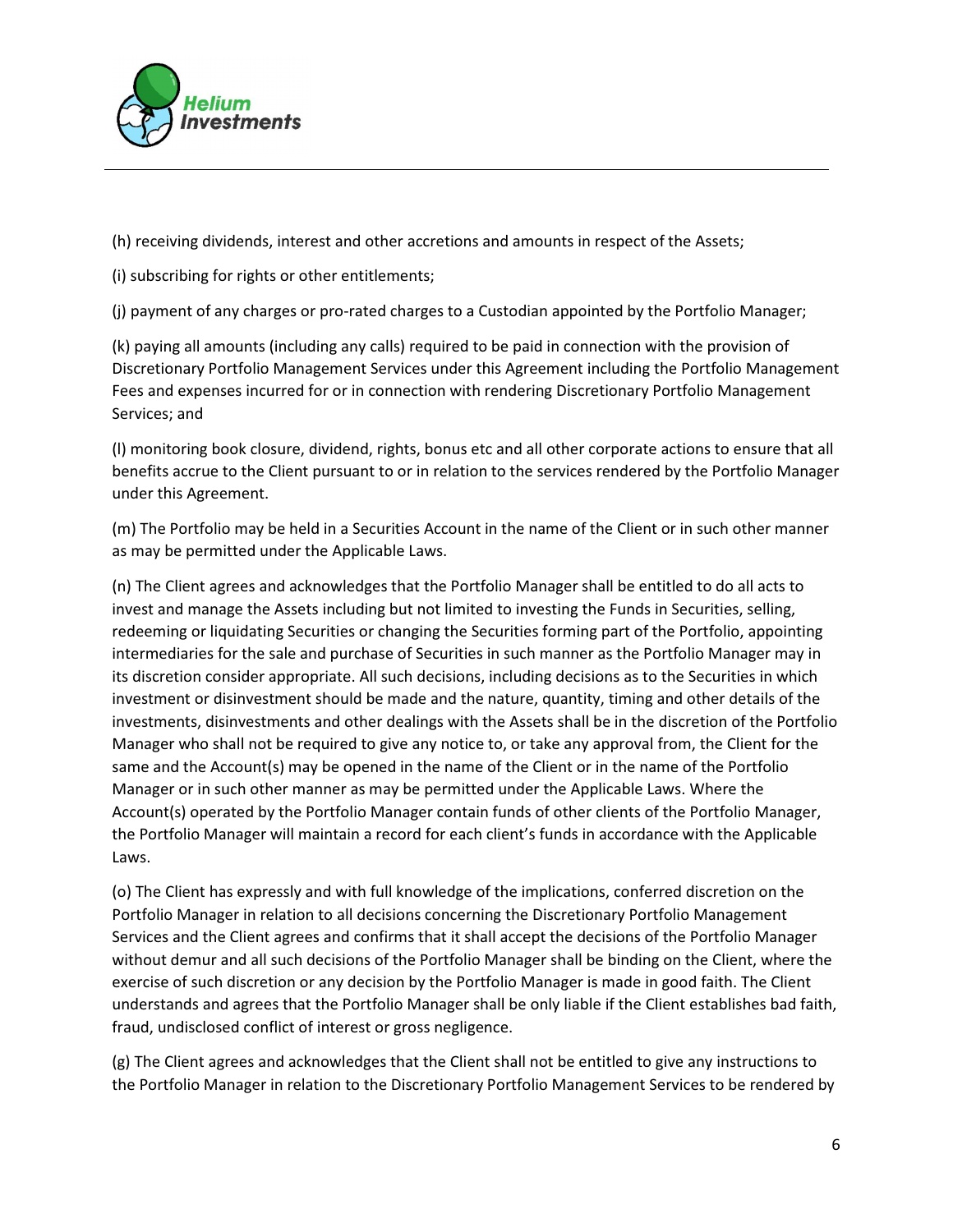

the Portfolio Manager under this Agreement or any decision relating thereto except by way of the preferences expressed in the relevant Application or Settings.

(h) The Discretionary Portfolio Management Services and the provisions of this Agreement shall be subject to the Applicable Laws in force from time to time and notwithstanding anything contained in this Agreement, the Portfolio Manager shall not be required or entitled to make any investments or otherwise deal with the Assets or render the Discretionary Portfolio Management Services in a manner that is contrary to the Applicable Laws in force at the relevant time.

(i) The Portfolio Manager shall also be entitled to place funds by way of margin on behalf of the Client with any broker with whom the Portfolio Manager deals.

(j) The Client is aware that under the Applicable Laws, the Portfolio Manager is not permitted to enter into arrangements for the provision of loans for the Client. Accordingly, the Portfolio Manager shall not pledge or lend the Assets to any third party.

(k) The Client hereby agrees and undertakes that until the termination of this Agreement and the receipt of a no objection statement from the Portfolio Manager on its behalf, (i) the Client shall not operate the Security Account(s), (ii) the Client shall not enter into any agreement with the Custodian (or any other intermediary) or give any instructions to the Custodian (or other intermediary) in relation to the Assets or this Agreement and (iii) the Client shall not pledge, lend, create any charge, lien or other encumbrance of any nature over the Assets or otherwise deal with the Assets in any manner whatsoever.

(l) For the purpose of discharging any of the duties, obligations and functions (whether under this Agreement or under Power of Attorney), of the Portfolio Manager, the Client hereby empowers the Portfolio Manager to act through any of its officers, employees or representatives or any fund accounting service provider or any custodian or other person specifically authorized by the Portfolio Manager (all of whom are hereinafter referred to as the "Sub- delegates") and the Portfolio Manager is empowered to delegate the performance of its duties, discretions, obligations, any powers and authorities hereunder to such Sub-delegates to the extent permitted under the Applicable Laws.

(m) Unless the Portfolio Manager otherwise decides, all Assets may, in the event the Client is a partnership, be held in the name of any one or more of its partners (as the Portfolio Manager may determine).

(n) The Client agrees to sign all such documents and do all such acts as the Portfolio Manager may require to enable the Portfolio Manager to perform its functions and obligations under this Agreement.

(o) If the Client is not an individual, the Portfolio Manager shall be entitled to rely upon any instructions or notices it believes in good faith to be given by a person who is duly authorized by the Client on its behalf. Without prejudice to the aforesaid, in relation to a Client that is a body corporate, the Portfolio Manager shall be entitled to rely upon a copy of a board resolution of the Client authorizing such person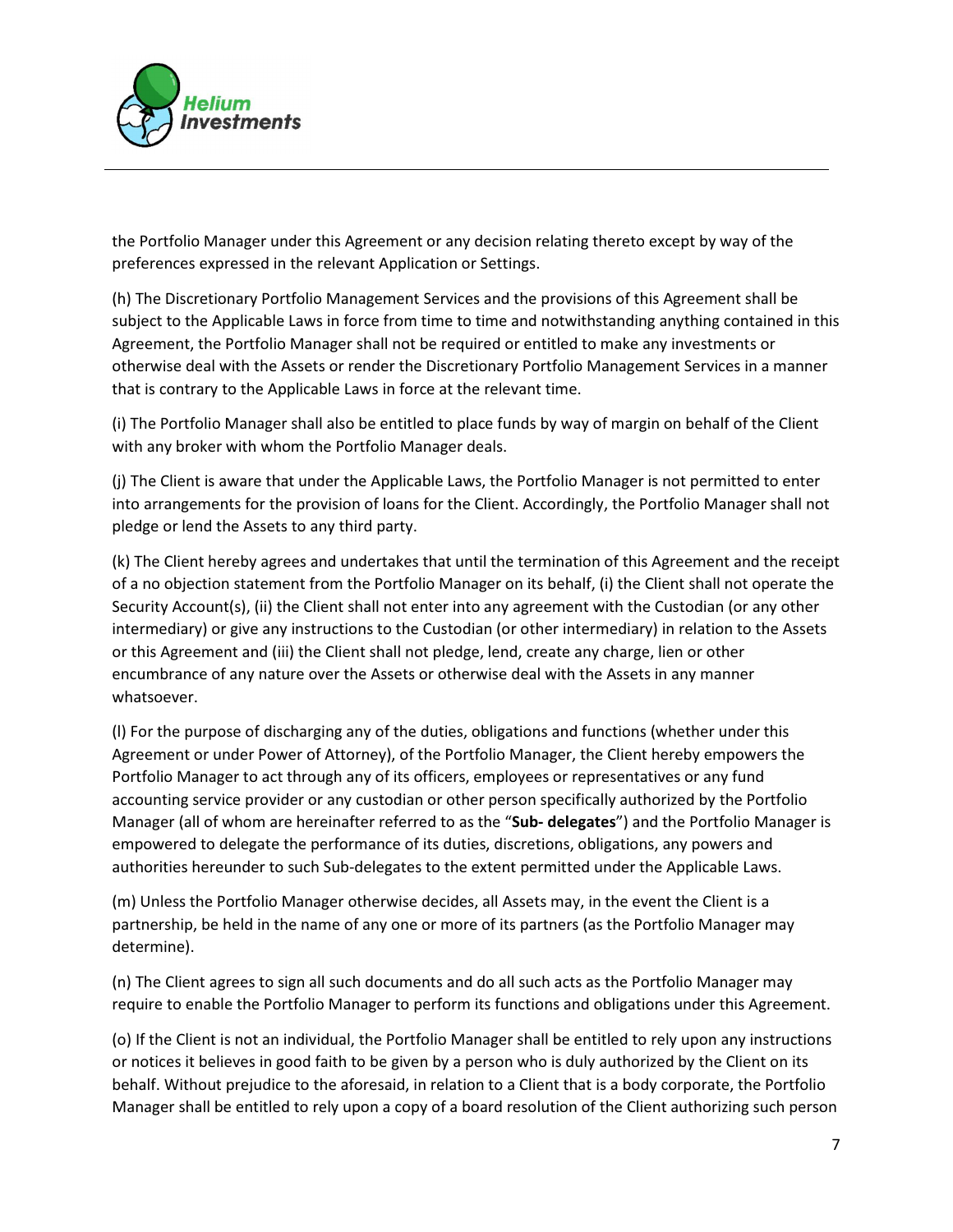

to act on behalf of the Client with respect to this Agreement. In the event of a revocation of authority of any such person, the Client shall promptly inform the Portfolio Manager of such revocation.

(p) The Portfolio Manager may, if required by Applicable Laws, disclose the identity of the Client to the issuer (or its agents at the issuer's request) of Securities held as part of the Assets or to any governmental or regulatory body, without consent from the Client.

(q) The Portfolio Manager shall act in a fiduciary capacity and shall disclose all conflicts of interests as and when they arise and where appropriate, obtain the Client's consent for such conflicts of interests.

## 6. Investment objectives and guidelines

(a) The Portfolio Manager shall invest the Client's Assets with a view to achieving the Investment Objectives as defined in the Application.

(b) If the Client has reservations regarding investing in particular Securities or companies or under the Applicable Laws, the Client shall keep the Portfolio Manager informed of the same in writing. In the absence of any such disclosure, the Portfolio Manager shall be entitled to presume that there are no reservations and Client is entitled to make investments in all Securities or companies.

(c) The Client acknowledges that if restrictions are imposed by the Client on investing in particular Securities or companies, this may limit or prevent the Portfolio Manager from making recommendations that it would otherwise make and may accordingly reduce the likelihood of achieving the Investment Objectives. In such circumstances, the Client agrees that the Portfolio Manager's responsibility for achieving the Investment Objectives will be qualified accordingly.

(d) The Portfolio Manager shall have the discretion to invest in respect of the Client's account in any type of Security at the discretion of the Portfolio Manager and make such changes in the investments and invest some or all of the Client's account in such manner and in such markets at its sole discretion. The Securities invested or divested by the Portfolio Manager for Clients may differ from Client to Client. All decisions of investment and divested made by the Portfolio Manager will be based on various factors including without limitation, Client's Investment Objectives, international and domestic markets and economic conditions and the Portfolio Manager's internal company policy. The Portfolio Manager's decision (taken in good faith) in deployment of the Clients' account is absolute and final and shall not be open to review at any time during the currency of this Agreement or any time thereafter unless the Client establishes bad faith, fraud, gross negligence or undisclosed conflict of interest.

(e) The investment objective of the Discretionary Portfolio Management Services shall be to undertake, on behalf of the Client, the management and administration of the Assets and Portfolio of the Client aiming to generate returns on the Client's investment in line with the Investment Objectives. The Client agrees and acknowledges that while the aforesaid is the objective, there is no guarantee that such returns are achievable or will be achieved. All returns on the Client's Assets are solely for the benefit of the Client and all investment risks shall solely vest with the Client.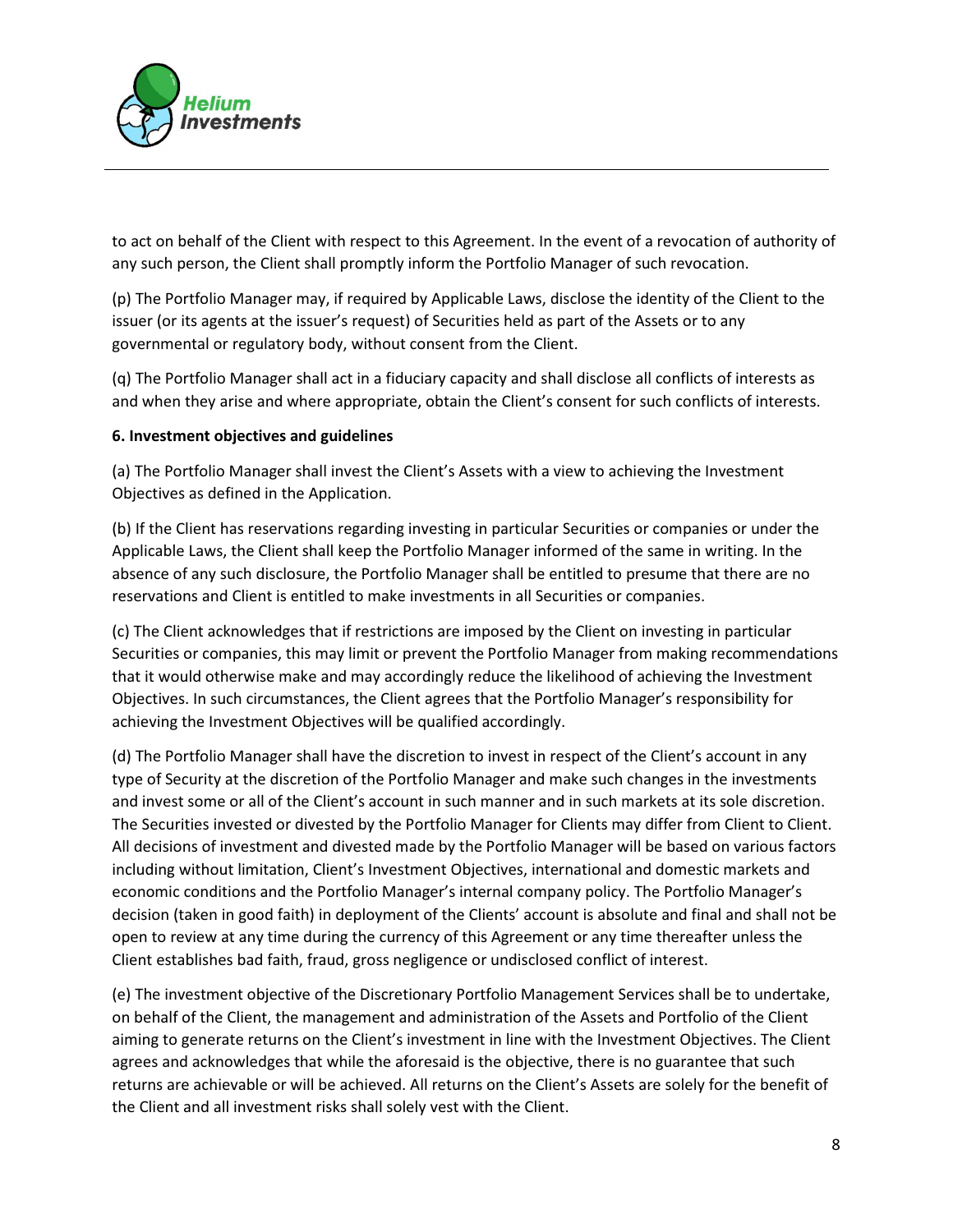

(f) The investment of the Client's Assets may be restricted based on the instructions contained in the Investment Objectives and Application.

(g) Any transaction comprising a purchase or sale of listed securities including any between the Portfolio Manager's own accounts and Client's accounts or between two Clients' accounts shall be at the prevailing market price.

(h) In the management of the Client's account, the Portfolio Manager may, at its discretion apply for, subscribe, obtain, buy, accept, acquire, endorse, transfer, redeem, renew, exchange, dispose of, sell or otherwise deal in the Securities as specified above hereinafter and generally manage, convert, transpose and vary the investments in respect of the Client's account in such manner as the Portfolio Manager in its discretion thinks fit and proper.

(i) Accruals, accretions, benefits, allotments, returns, privileges, entitlements, substitutions and replacements and other beneficial interests including dividends, interest, bonuses that accrue to the investments in respect of the Client's account shall be received by the Portfolio Manager either in its own name or in the name of the Client and where they are received by the Portfolio Manager, it shall be transferred to the Client's Securities Account(s). However in case of rights shares or rights issues, conversions or buy-backs of Securities, the Portfolio Manager shall ordinarily exercise such rights unless otherwise so requested by the Client in writing. All such exercises of rights shall be deemed to have been instructed by the Client.

(j) Subject to the Applicable Laws and the Disclosure Document, the Portfolio Manager shall have the discretion to invest the Client's Assets in any type of Security and make such changes to the investments and invest some or all of the Client's funds in such manner and in such markets as it deems fit. The Portfolio Manager may invest in derivatives including derivative transactions for the purposes of hedging and portfolio rebalancing through a recognized stock exchange, to the extent permitted under the Applicable Laws and as agreed in the Investment Objectives and Application by the Client and the Portfolio Manager. The Portfolio Manager's decision (taken in good faith) in the deployment of the Client's funds is absolute and final and cannot be called into question or be open to review at any time during the currency of the Agreement or at any time thereafter except on the grounds of bad faith, fraud, undisclosed conflict of interest or gross negligence. This right of the Portfolio Manager shall be exercised strictly in accordance with the Applicable Laws in force from time to time.

(k) In the event of sale of Securities, the Portfolio Manager will make reasonable efforts to credit the monies to the Account of the Client on the same day it is received by the Portfolio Manager or by the next Business Day.

(l) Market operations and/or sale and purchase transactions for liquid securities will be done through brokers authorized by the Portfolio Manager at prevalent market prices usually netted for brokerage and/or commission. The Portfolio Manager, in its discretion may undertake transactions through private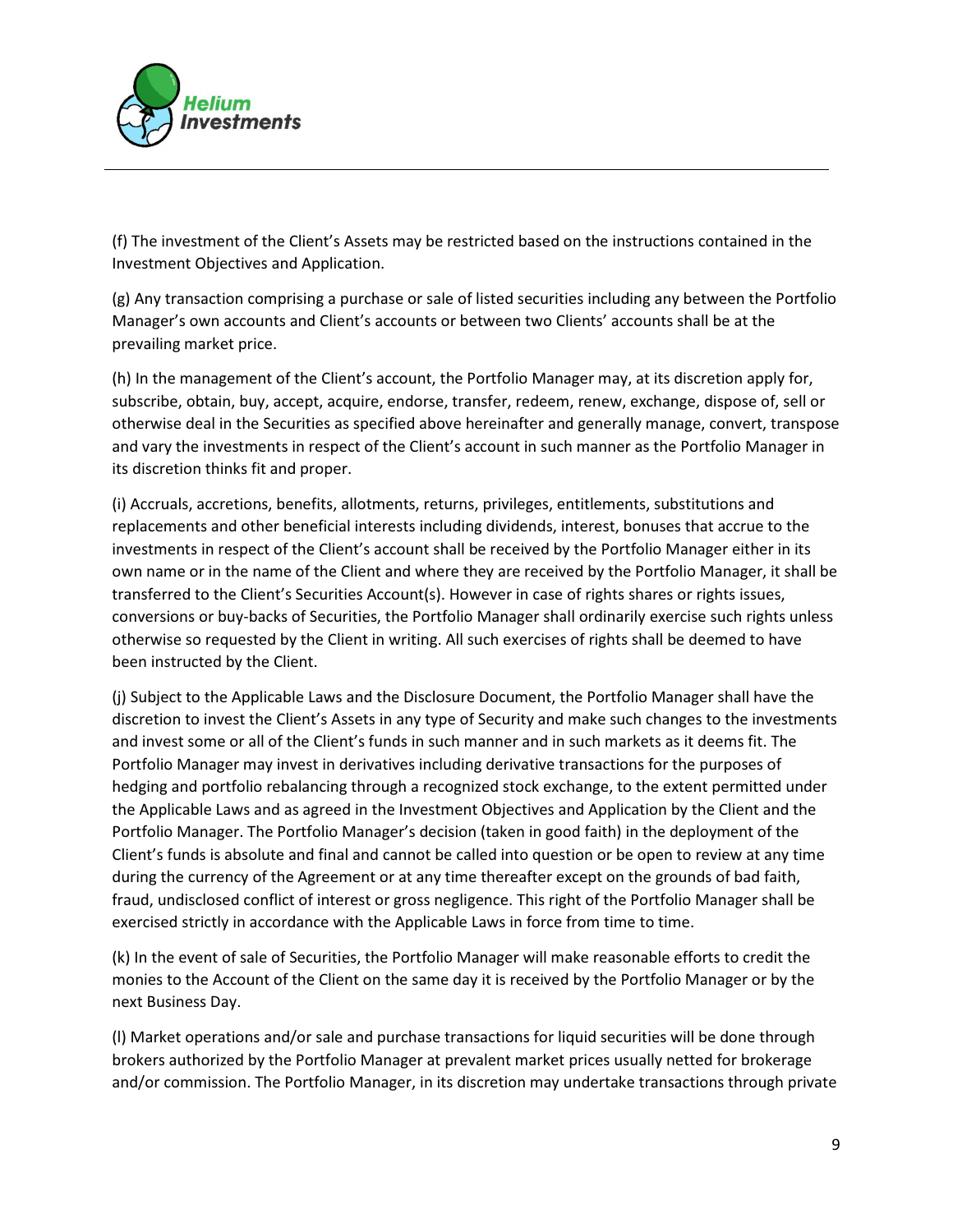

placement, arrangements, treaties and/or contracts for facilitating acquisition and/or disposals, as the case may be and as may be permitted under the Applicable Laws.

(j) Where applicable, the performance of the Portfolio will be benchmarked against such benchmark index and will be separately communicated by the Portfolio Manager. However, the Client understands and acknowledges that the benchmark index may not be truly representative of the portfolio management services offering due to the unique nature of the services provided wherein:

(a) the number of stocks may be lower in comparison to the benchmark index and

(b) the weightages of individual stocks may vary from weightages in the benchmark index. The Portfolio Manager may from time to time, review the benchmark selection process and make suitable changes as to use of the benchmark, or related to composition of the benchmark.

(o) The Portfolio Manager will not indulge in any speculative activity i.e. transactions which are not settled by actual delivery/transfer of Securities. In addition, the Portfolio Manager will not indulge in any bill discounting, etc. The Portfolio Manager shall not deploy the Client's Assets in bill discounting or for the purpose of lending or placement with corporate or non corporate bodies or investment in such instruments as may be expressly prohibited by the OSC, IIROC or other regulatory bodies from time to time. The Portfolio Manager, while dealing with the Client's Funds shall not indulge in speculative transactions, that is, transactions for the purchase or sale of any security which is periodically or ultimately settled otherwise than by actual delivery or transfer of the Securities The Portfolio Manager may however enter into transactions futures contracts, options in securities, options on indices and other similar types of investment which will have the possibility of creating a hedge against the existing structure of the portfolio and such transactions could include derivative products as may be permissible under law from time to time, The Client acknowledges that the Portfolio Manager's entry into any futures contracts, options in securities, options on indices and other similar types of investment may result in the Client having to provide initial margin payments and which would be deemed to constitute part of the normal course of investing.

### 7. Maintenance of Various Accounts by Clients

(a) The Portfolio Manager is authorized in its discretion to aggregate purchases and sales and other transactions made for the Portfolio with purchases and sales and other transactions in the same or similar Securities or instruments of the same issuer or counterpart for other clients of the Portfolio Manager. When transactions are so aggregated, the Portfolio Manager will allocate the same amongst its clients on a pro-rata basis and at the weighted average price for the day's transactions ("Pool Basis").

(b) The Portfolio Manager may require the Client to open a Account in the Client's name or the Portfolio Manager may open a Bank Account in the name of the Portfolio Manager for and on behalf of the Client, as permitted under the Applicable Laws. Where the Client does not open a separate Account, the Portfolio Manager will open and maintain a bank account ("Pooled Bank Account") in the Portfolio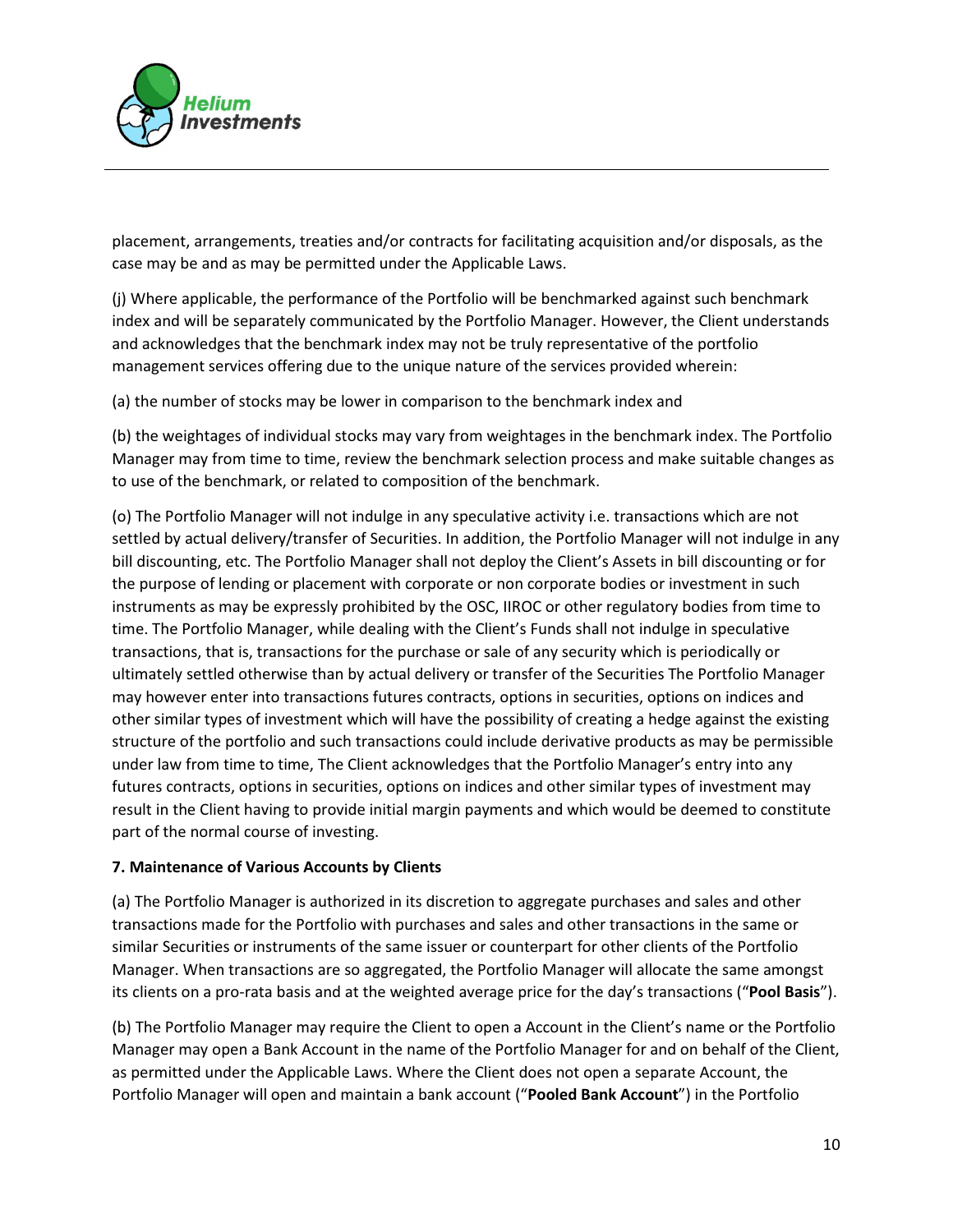

Manager's name for and on behalf of the Client and the Client's Funds will be pooled or aggregated with the funds of the other clients in the Pooled Bank Account for the purpose of investment in Securities.

(c) The Portfolio Manager will open a Securities Account in the Client's name or in such other manner as is permitted under the Applicable Laws and the Securities purchased by the Client or on the Client's behalf will be held in the Securities Account in the name of the Client.

(d) The Portfolio Manager may also open a Broking Account in the Client's name or the Portfolio Manager may open a Broking Account in the name of the Portfolio Manager for and on behalf of the Client, as permitted under the Applicable Laws. Where Client does not open a Broking Account in the Client's name, the Securities purchased by the Portfolio Manager for and on the Client's behalf will be received in the securities account held in the Portfolio Manager's name for and on behalf of the Client and thereafter, transferred to the Client's Securities Account.

(e) Where Services are provided on a Pool Basis, execution and settlement of each investment will be undertaken on a Pool Basis for all clients. In the event that there is a shortage of Securities to be allocated to each client, the Portfolio Manager will allocate the Securities on a prorate basis to clients. The Portfolio Manager shall have the discretion to round up/down to ensure allocation of whole units in relation to the investment made by each client.

(f) Where the Client is required to open a Securities Account and/or a Broking Account, each in the Client's name, the Client agrees to execute all such documents and provide all such information as will be necessary for this purpose.

(g) Where the Client is provided Services on a Pool Basis, the Client understands that the Client will not receive a contract note for purchase and/or sale of Securities, instead the Client will receive a confirmation of allocation of Securities by way of a statement of account of the Assets from the Portfolio Manager.

# Custody and safe keeping

(a) The Portfolio Manager shall exercise reasonable care and diligence in arranging for the safe custody of the Assets and shall use reasonable endeavors to arrange for the custody of the Assets by either keeping them in its actual control and/or custody or using a Custodian or other agent for this purpose as it deems fit, at the Client's cost.

(b) Notwithstanding anything stated above, the Portfolio Manager shall not be liable if any instruments relating to any of the Securities are damaged, mutilated, torn, destroyed, lost, misplaced or otherwise become unavailable or if any Assets are lost, stolen, destroyed or pilfered in any manner unless due to the negligence of the Portfolio Manager.

### 10. Charges and fees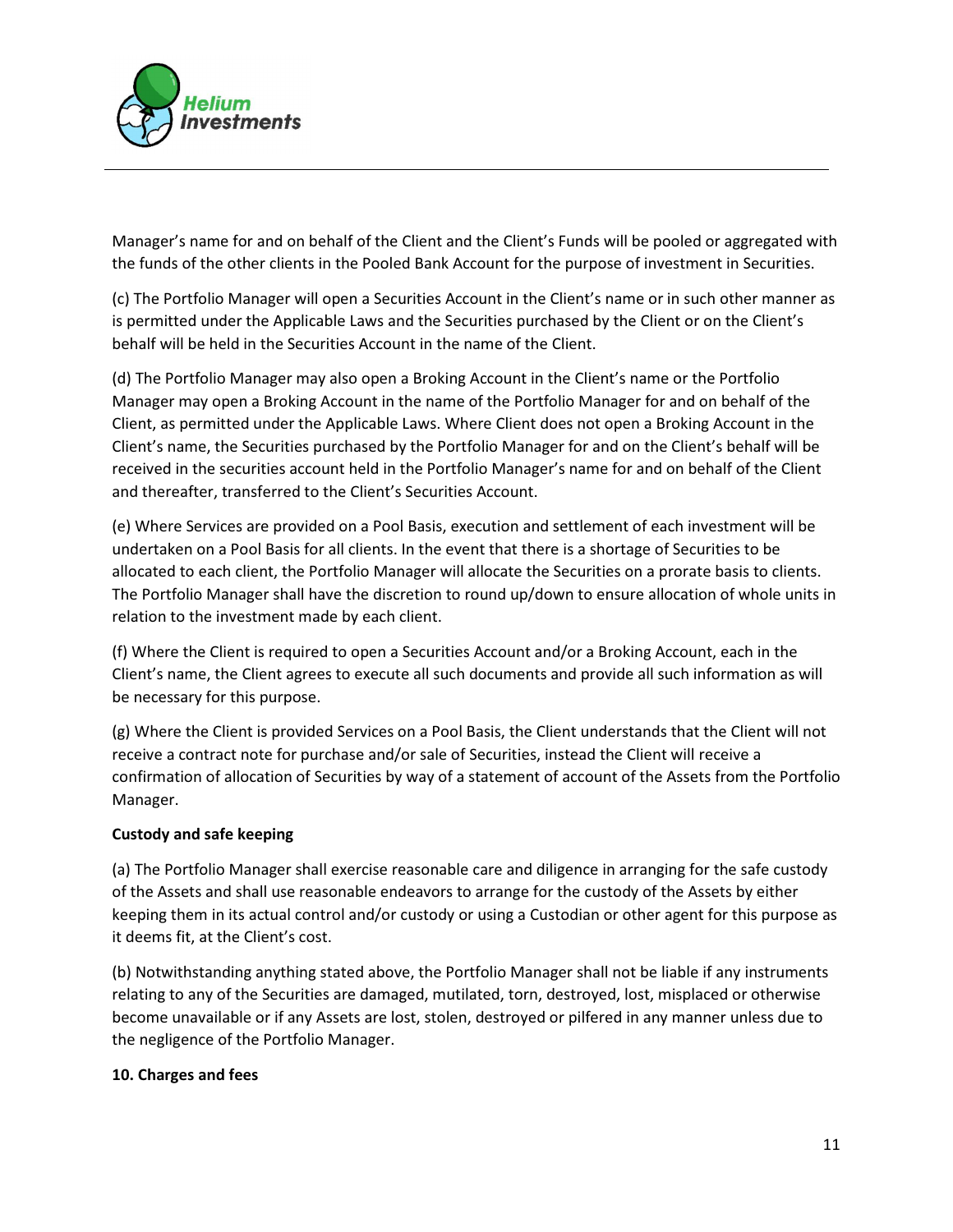

(a) The Client agrees to pay fees to the Portfolio Manager at the rates of %0.50 per annum for accounts with less than a net liquidation value of \$250,000 CAD, %0.35 per annum for accounts with a net liquidation value of more than \$500,000 CAD and \$0 for accounts with a net liquidation value of less than \$5,000 CAD. Fees are collected monthly and are based on the daily net liquidation value. Such Portfolio Management Fees may be independent of the returns accrued to or losses incurred by the Client on the performance of the Discretionary Portfolio Management Services by the Portfolio Manager and/or performance of the Assets placed by the Client with the Portfolio Manager. For providing the Discretionary Portfolio Management Services the Portfolio Manager will charge Portfolio Management Fees as are more particularly described in the Mandate. Such fees will be collected by deducting the fees from the Client's Portfolio or debiting the Client's Bank Account using the Power of Attorney granted by the Client to the Portfolio Manager.

(b) All or any taxes paid by the Portfolio Manager in connection with the provision of the Discretionary Portfolio Management Services shall be borne by the Client and the Portfolio Manager shall be reimbursed for the same.

(c) The Client agrees that the Portfolio Manager may revise and amend the Portfolio Management Fees from time to time with the prior consent of the Client.

(d) In case of notice to the Portfolio Manager for partial withdrawal of Assets, the Client agrees that the Client shall pay all dues pending in respect of Assets or Funds so being withdrawn and the Portfolio Manager may refuse to allow such withdrawal until it has received all outstanding dues in respect of the Assets or Funds being so withdrawn. The Portfolio Manager may in its discretion, also require that all outstanding fees whether or not relating to such Assets or Funds, be paid before such partial withdrawal or deducted from the payment due to the Client.

(e) In addition to the Portfolio Management Fees, all costs, fees, charges and expenses of whatsoever nature incurred by the Portfolio Manager on behalf of the Client arising out of or in connection with or in relation to the management, acquisition, holding, custody, sale and/or transfer, of the Assets, Funds or the performance of the Services or the performance of any act pursuant to or in connection with this Agreement (including without limitation, the expenses and cost of safe-keeping of Assets, charges of any depository participant and/or custodian, registration and transfer charges in respect of Securities, legal fees of the Portfolio Manager incurred on behalf of the Client, brokerage and stamp duty, costs to be paid for the execution of this Agreement and all other incidental and ancillary documentation pursuant to this Agreement) shall be paid or reimbursed by the Client.

(f) In case of any dispute as to the ownership of the Assets under this Agreement, the Client shall bear all costs and charges (including without limitation legal fees incurred in the resolution of such dispute).

(g) The Portfolio Manager shall have the right to appropriate any and all amounts payable to it under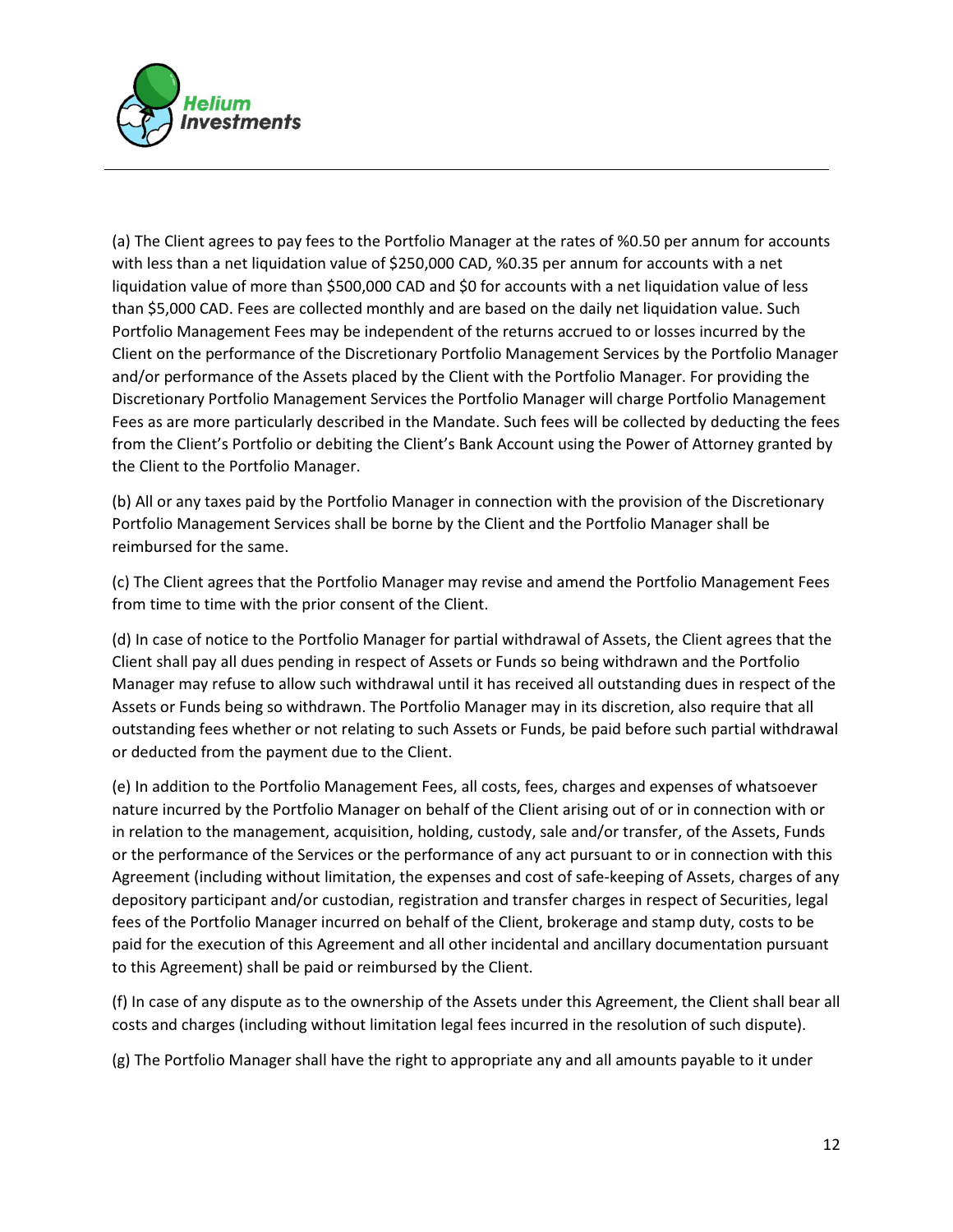

any provision of this Agreement or otherwise from the Assets and the Portfolio Manager may for this purpose sell or otherwise liquidate the Portfolio or any part thereof.

(h) The Portfolio Manager shall have the right of lien and set-off on the Assets for the Portfolio Management Fees and all amounts under Clause 10(e) and any right of the Client to withdraw the Assets or any part thereof shall be subject to the Portfolio Manager having first received all such amounts.

(i) (1) The Client consents to the withholding or deduction by the Portfolio Manager (or any entity in the Helium Investments or its delegates or other withholding agent or third party (e.g. custodian)) from any payment to the Client, or to or from the Client's account or any account of any amount of withholding, income tax, value added tax, tax on the sale or disposition of any property, duties or other lawfully collected amounts (together, the "Collected Amounts") collected or paid under CRA regulations.

(2) The Client acknowledges and accepts that the Portfolio Manager will not be required to reimburse the Client for any amount withheld or deducted by the Portfolio Manager, any delegate or any other person. To the extent the Portfolio Manager, any Affiliate, any delegate or any other party pays or is or becomes required to pay any amount that should have been, but was not deducted and withheld from a payment to the Client, or to or from the Client's account, or any account required as described above in this paragraph, the Client shall indemnify the Portfolio Manager for such amount, plus any interest and penalties thereon, provided the Portfolio Manager or any of its delegates paid or is or becomes required to pay the amount to a governmental authority in any jurisdiction, domestic or foreign.

(3) The Client represents that the Client has secured from any person that will own a beneficial interest in a payment from the Portfolio Manager any consent or waiver necessary to permit the Portfolio Manager and any delegate to carry out the actions described in this Clause 10(i).

### 11. Conflicts of Interest and takeover obligations

(a) The Client shall (promptly on gaining knowledge of the same) disclose to the Portfolio Manager in writing the details of any interest of the Client in any listed entity that may enable the Client to obtain unpublished, price-sensitive information in respect of such listed entity so that a conflict of interest will not arise when the Portfolio Manager purchases or sells securities of that listed entity on behalf of the Client.

(b) The Client shall disclose to the Portfolio Manager in writing where there are any restriction on the Client purchasing or selling any Securities. In the absence of any such disclosure, the Portfolio Manager shall be entitled to presume that there are no restrictions on the Client purchasing any such Securities. The Client shall keep the Portfolio Manager indemnified against the consequences of any non-disclosure in this respect.

(c) The Client agrees that the Portfolio Manager may, from time to time: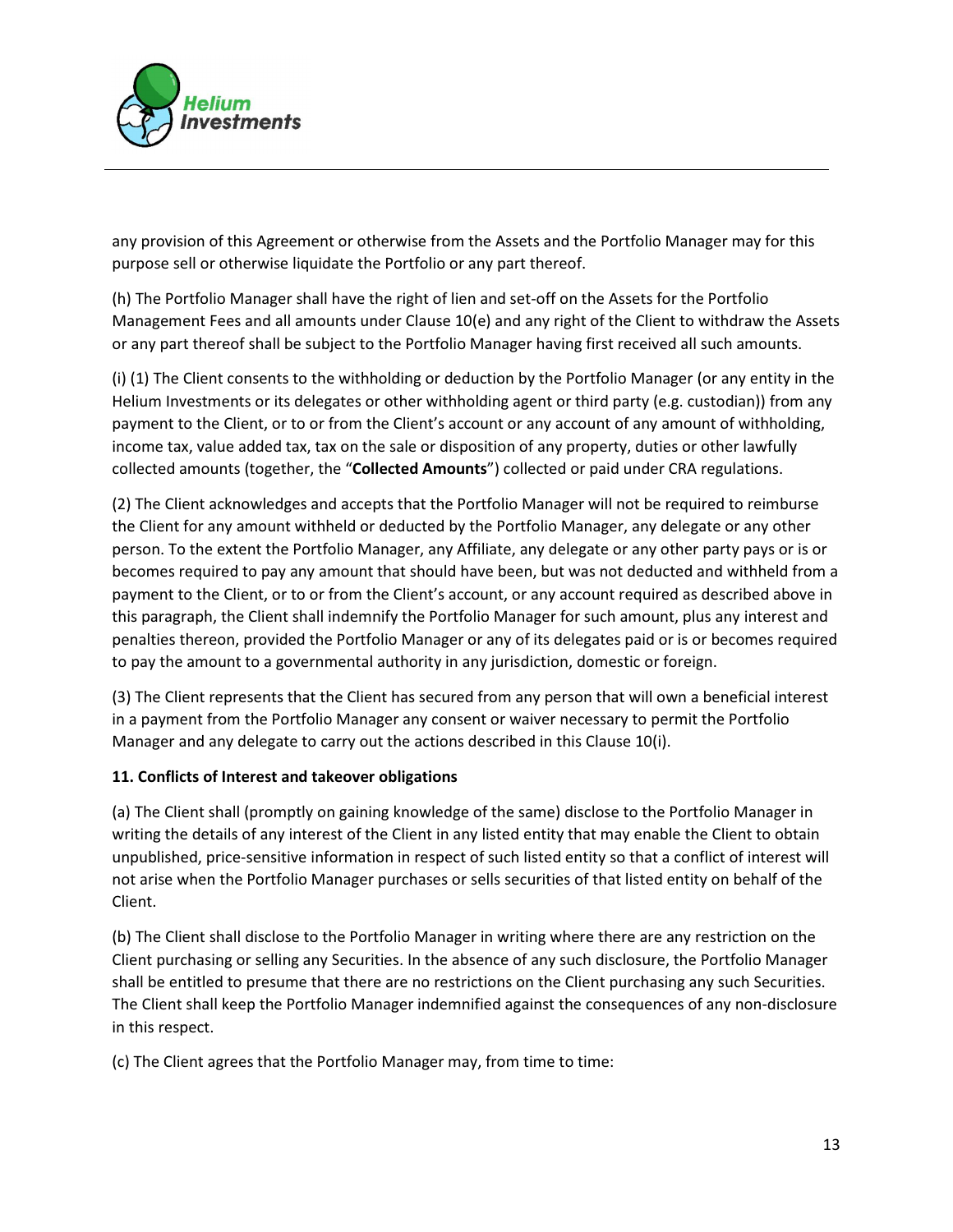

(i) acquire, have or maintain a position in any Security similar to the Securities held, purchased or sold for the Client forming part of the Portfolio of the Client;

(ii) purchase or sell on behalf of the Client any Security that forms part of the portfolio of the Portfolio Manager or its other Clients or which is otherwise purchased, sold or traded in by the Portfolio Manager on its own account or for the account of its other Clients;

(iii) purchase or sell on behalf of any other client, any Security that forms part of the Portfolio;

(iv) have a commercial or other relationship or agreement with stock-brokers, banks and companies with whom or through whom transactions are carried out for the purchase and sale of any of the Securities or with any issuer whose Securities are purchased and/or sold for the Client;

(i) The Client understands it is the responsibility of the Client to (promptly upon gaining knowledge of the same) inform the Portfolio Manager in writing indemnified against the consequences of any noncompliance of the Takeover Regulations by the Client.

## 13. Statement and information

(a) The Portfolio Manager shall furnish to the Client reports in such manner, containing the details of their Security Account(s) at a monthly interval.

(b) Each Statement shall contain the following details, namely:

(i) the composition and the value of the Assets,

description of the Securities, number of Securities, value of each Security held as part of the Assets, cash balance and aggregate value of the Assets as of the date of the report;

(ii) transactions undertaken by the Portfolio Manager for the Client during the period covered by the report, including the date of the transaction and details of purchases and sales;

(iii) income or other interest received for the Client during the relevant period in respect of the Assets by way of interest, dividend, bonus shares, rights shares or debentures or otherwise;

(iv) expenses incurred in managing the Assets of the Client; and

(v) possible details of risks foreseen by the Portfolio Manager and risks relating to the Securities recommended by the Portfolio Manager for investment or divestment.

(vi) fees paid to the Portfolio Manager.

(c) Nothing herein shall oblige the Portfolio Manager to provide any information relating to any other investments or Securities of the Client that do not form part of the Assets.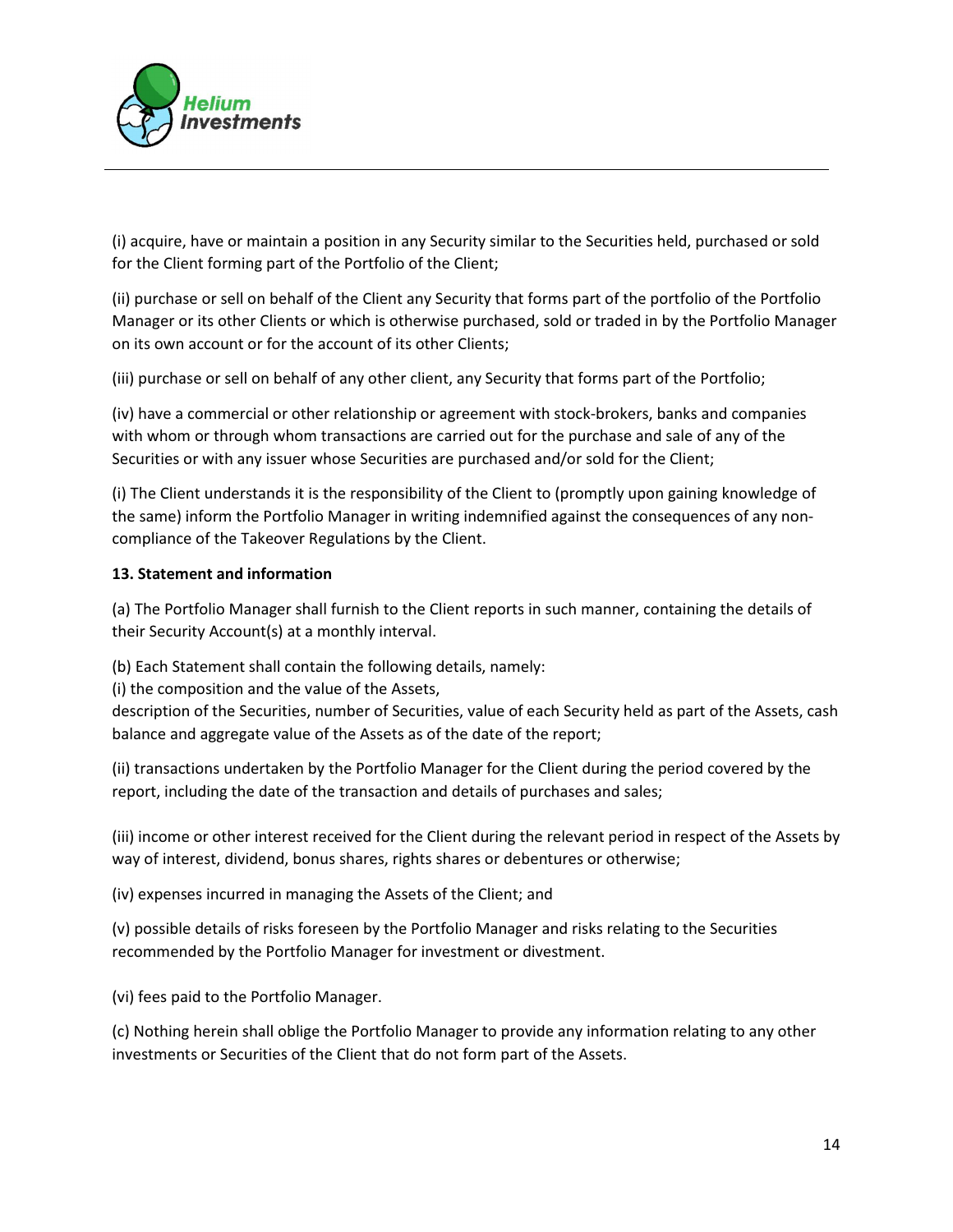

(d) In the event of any error or inaccuracy in a report, the Portfolio Manager shall endeavor to correct the same as soon as practicably possible after the same is brought to the attention of the Portfolio Manager.

(e) On termination of this Agreement, the Portfolio Manager shall give a detailed statement of account of the Assets to the Client and settle accounts with the Client. The Client shall bear all costs, charges and taxes that may become payable as a consequence of settling of accounts of the Assets.

## 15. No warranty of Portfolio Manager

The Client hereby confirms that the Client is aware that the investment of the Assets is subject to a variety of risks which include amongst others (and by way of illustration) an unpredictable loss in value of the Assets which may extend to a total loss of value of the Assets due to:

(i) overall economic slowdown, unanticipated corporate performance, environmental or political problems, changes to monetary or fiscal policies, changes in government policies and regulations with regard to industry and exports;

(ii) acts of force majeure including nationalization, expropriation, currency restriction, measures taken by any government or agency of any country, state or territory in the world, industrial action or labour disturbances of any nature amongst staff of the Portfolio Manager or of its agents (or of any third parties) boycotts, power failures or breakdowns in communication links or equipment (including but not limited to loss of electronic data) international conflicts, violent or armed actions, acts of terrorism insurrection, revolution, nuclear fusion, fission or radiation, or acts of God, default of courier or delivery service or failure or disruption of any relevant stock exchange, depository, clearing house, clearing or settlement systems or market, or the delivery of fake or stolen securities;

(iii) de-listing of Securities or market closure or a relatively small number of scrip accounting for a large proportion of trading volume;

(iv) limited liquidity in the stock markets impeding readjustment of portfolio composition;

(v) volatility of the stock markets, stock market scams, circular trading of securities and price rigging;

(vi) default or non-performance of a third party, a company's refusal to register a Security due to legal stay or otherwise and disputes raised by third parties;

(vii) low possibilities of recovery of loss due to expensive and time-consuming legal process; and

(viii) changes in the OSC rules and regulations and laws governing this Agreement.

### 16. Liability of the Portfolio Manager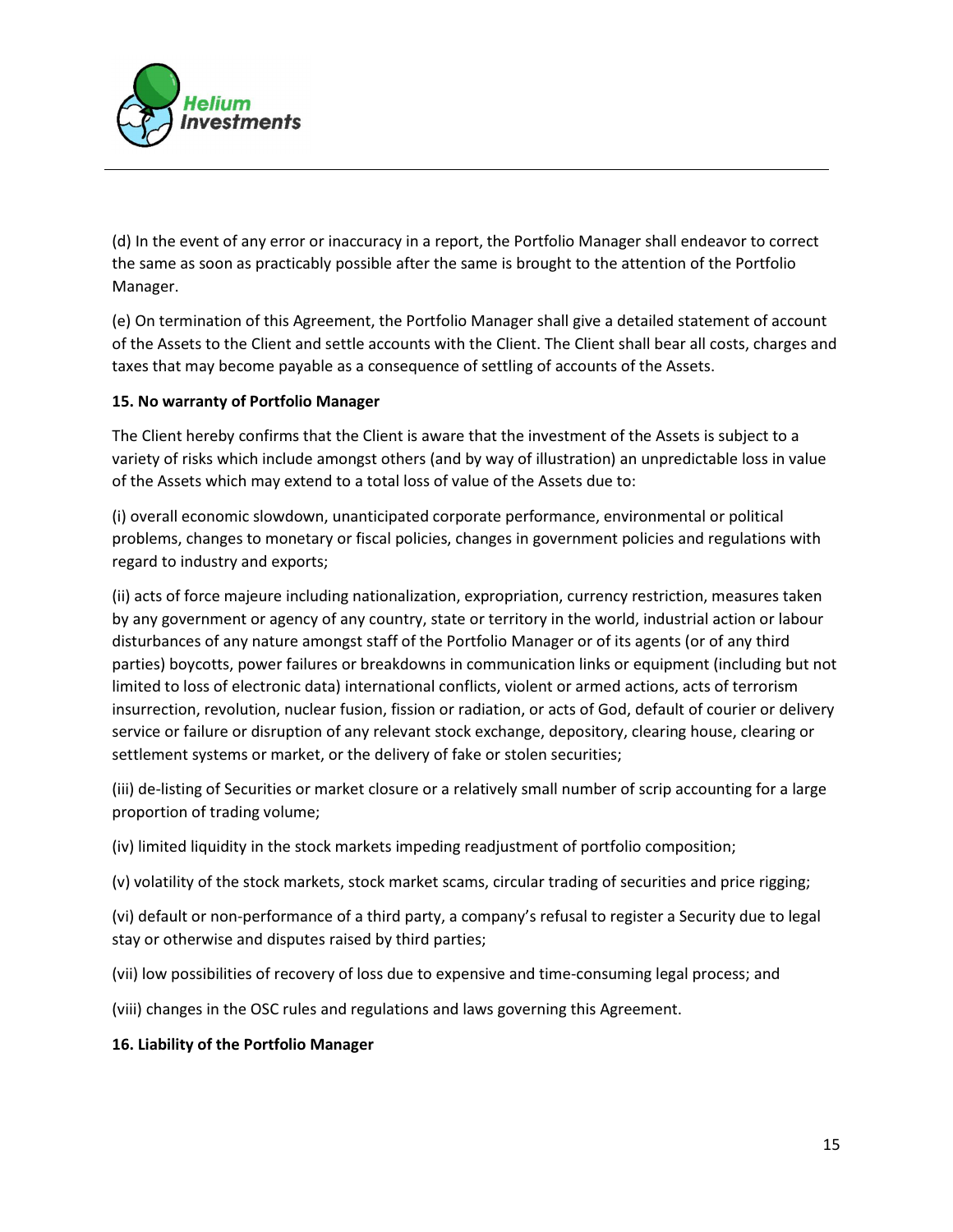

(a) The Client understands that nothing contained herein amounts to any warranty or guarantee (express or implied) of the Portfolio Manager to pay any return of any nature or guarantee any returns or accretions or accruals on the Assets and/or Funds in any manner whatsoever.

(b) The Client accepts that the Portfolio Manager and the Sub-delegates shall not be liable for any Losses incurred by the Client or loss of business, goodwill, opportunity or profit suffered by the Client on account of:

(i) making investments upon the advice of the Portfolio Manager;

(ii) any actions taken or not taken by the Portfolio Manager in relation to the investments under this Agreement; or

(iii) relying on any investment advice, research report, investment information, research opinion or any other material or information provided by the Portfolio Manager, unless directly caused by the gross negligence, willful default or fraud of the Portfolio Manager.

(c) The Client has sole responsibility for complying with any applicable laws and regulations and the management of the Client's tax affairs. The Client confirms that the Client has been and is compliant with all tax declaration and reporting obligations relating to the Assets held in the Client's accounts and any income or gains they produce (the "Tax Obligations"). The value to the Client, and the effects on the Client, of some of the Portfolio Manager's services may depend on the Client's tax status and the Client should take its/his/her own tax advice to ensure the services are appropriate. The Portfolio Manager will not provide the Client with that advice.

(d) The Portfolio Manager shall not be responsible for any breach by the Client of Applicable Laws. The Portfolio Manager shall also not be responsible for any acts or omissions of any intermediaries where such intermediaries are not appointed by the Portfolio Manager.

(e) If the Portfolio Manager is held liable for any Losses suffered by the Client pursuant to this Agreement, the liability of the Portfolio Manager will be limited to direct and proximate loss or damage and will not extend to any consequential, indirect or remote loss or damage and in any event shall be limited to and shall not extend beyond the fees received by the Portfolio Manager pursuant to the provisions of this Agreement.

(f) The Portfolio Manager is not liable to the Client if it fails to take any action if, in its opinion, taking such action would breach any Applicable Law. To the extent there is any conflict between this agreement and the Portfolio Manager's duties under any Applicable Law, the Portfolio Manager will act in a way it reasonably considers necessary to comply with such Applicable Law. The Portfolio Manager will not be treated as having breached this Agreement as a result.

# 17. Risk Disclosures

(a) The Client acknowledges that the Client has received and read the Disclosure Document.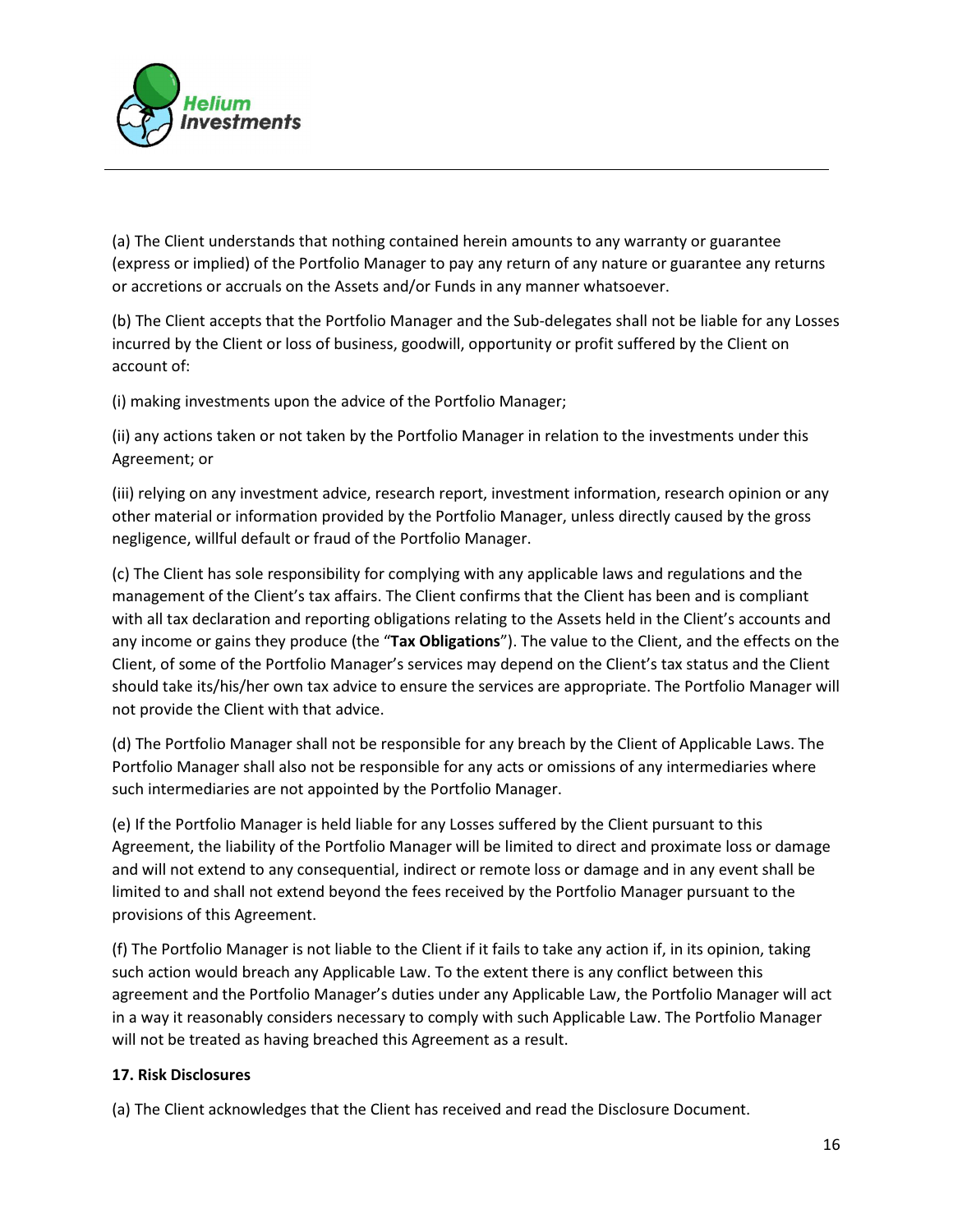

(b) The Client acknowledges that the Client has read the risk disclosure documents in respect of investing the Funds in Securities and is informed, aware and has understood the risks associated with investing the Funds in Securities.

(c) Securities investments are subject to market risks and there can be no assurance or guarantee that the objective of investments will be achieved. The past performance of the Portfolio Manager does not indicate its future performance.

(d) The Client may note that Portfolio Manager's investment decisions may not be always profitable, as actual market movements may be at variance with anticipated trends.

(e) The Client may note that Portfolio Manager's investment decisions are independent of in-house research view. This may, in some instance, lead to conflicting views between the Portfolio Manager an its research team.

(f) The net asset value of the Portfolio may be affected by changes in settlement periods and transfer procedures.

(g) The Portfolio Manager may, considering the overall level of risk of the Portfolio, invest in lower rated/unrated securities offering higher yields. This may increase the risk of the Portfolio. Such investments shall be subject to the scope of investments as laid down in this Agreement.

(h) As with any investment in securities, the net asset value of the Portfolio can go up or down depending upon the factors and forces affecting the capital markets.

(i) The value of the Portfolio will react to the stock market movements. The Client could lose money over short periods due to fluctuations in the value of the Portfolio in response to factors such as economic and political developments, changes in interest rates and perceived trends in stock market movements and over longer periods during market downturns.

(j) Although Securities are listed on the Exchange(s), there can be no assurance that the said securities purchased, will be consistently active/traded on exchanges.

(k) Trading in Securities on the market may be halted because of market conditions or where the market authorities, consider that trading in a particular security is not advisable. In addition, trading in Securities is subject to trading suspensions caused by extraordinary market volatility and pursuant to the Exchange 'circuit breaker' rules. There can be no assurance that the requirements of the market, necessary to maintain the listing of any Securities will continue to be met or will remain unchanged.

(l) Any changes in trading regulations by the stock exchanges may affect the ability of market makers to arbitrage resulting into wider premiums or discounts. Trading suspensions in the markets may prevent the Portfolio from achieving its stated objectives.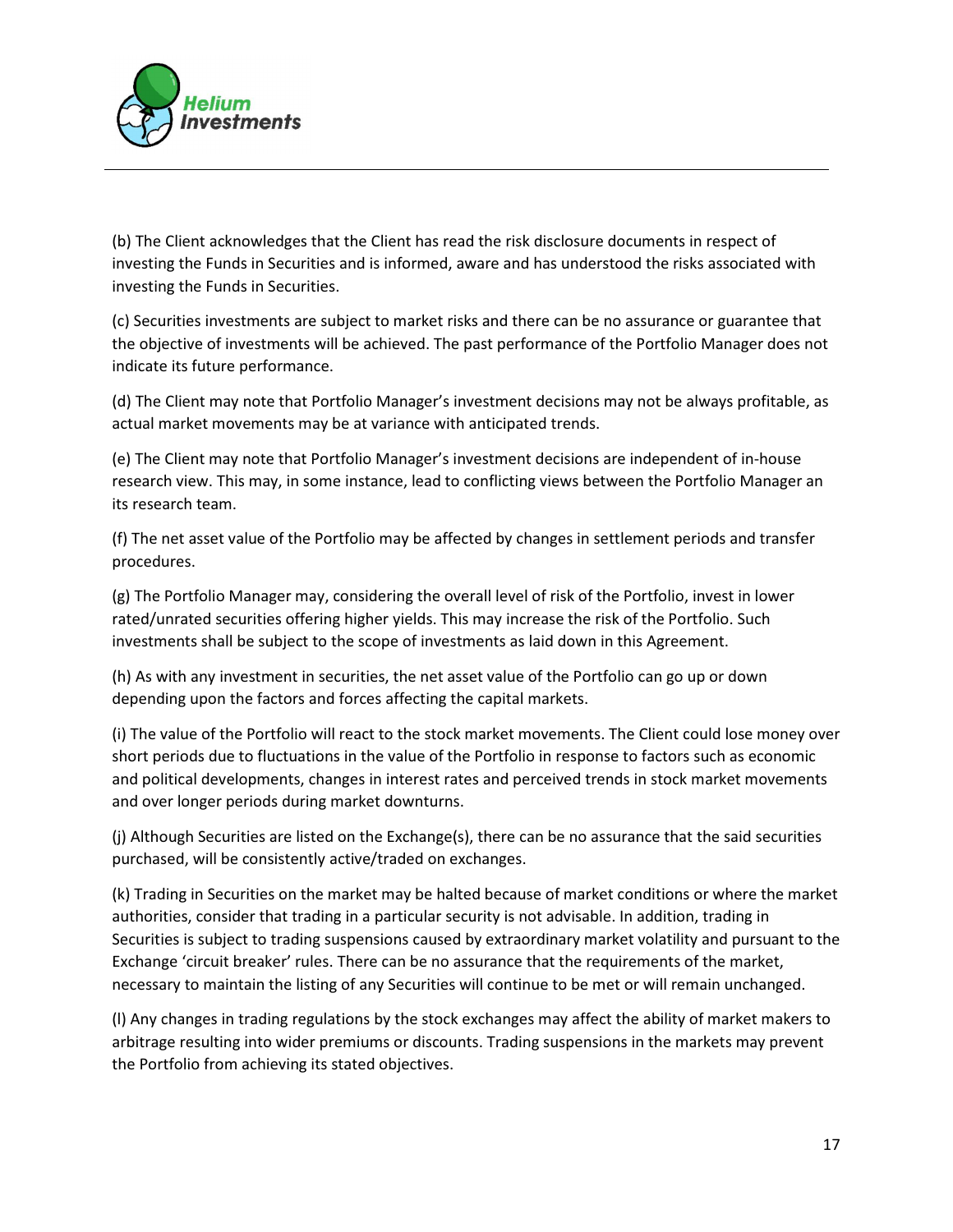

(m) The returns from the types of securities in which the Portfolio Manager invests may under-perform the returns of the various general securities markets or different asset classes. Different types of Securities tend to go through cycles of out-performance and under-performance in comparison to the general securities markets.

(n) Frequent rebalancing of the relevant Portfolio will result in higher brokerage and transaction costs. In addition, because the allocation to other Securities can vary from 0% to 100%, there can be a vast difference between the performance of the Portfolio and the returns generated by the underlying Securities. Fees associated with rebalancing are the sole responsibility of the Client. Rebalancing can be turned off and its frequency adjusted in the relevant Settings.

(o) Securities lending activity, if any, undertaken by the Portfolio Manager on behalf of the Client will involve the possibility of causing drastic falls in collateral value in times of strong downward market trends or due to exposure to tainted or forged securities, resulting in reduced collateral values until rectified by the provision of additional security. It is also possible that the borrowing party or the approved intermediary may suddenly suffer a severe business setback and become unable to honor its commitments. This, along with a simultaneous fall in the value of collateral could cause a potential loss to the Portfolio. There is also a risk that the stock will not be available for sale during the period for which the stock is lent.

(p) Changes in interest rates may affect the returns or net asset value of the units of a liquid scheme of a Mutual Fund in which the Portfolio Manager may invest from time to time. Normally the net asset value of liquid schemes increase with fall in interest rates and vice versa. Interest rate movements in the debt market can be volatile leading to the possibility of movements up or down in the net asset value of the units of liquid funds.

(q) Credit Risk refers to the risk that an issuer of security may default or may be unable to make timely payments of principal and interest. The net asset value of units of liquid schemes are also affected by perceived levels of credit risk as well as actual events of default.

(r) Re-investment Risk: This risk refers to the interest rate levels at which cash flows received from the Securities under a particular Portfolio are reinvested. The additional income from re-investment is the "interest on interest" component. The risk is that the rate at which interim cash flows can be reinvested may be lower than that originally assumed.

(s) Currency Risk: The Portfolio Manager may also invest in overseas fixed income or other Securities / instruments as permitted by the OSC or other regulatory authorities. To the extent that the Portfolio of the Scheme will be invested in securities/ instruments denominated in foreign currencies, the Canadian Dollar equivalent of the net assets, distributions and income may be adversely affected by changes/ fluctuation in the value of certain foreign currencies relative to the Canadian Dollar. The repatriation of capital to Canada may also be hampered by changes in regulations concerning exchange controls or political circumstances as well as the application to it of other restrictions on investment.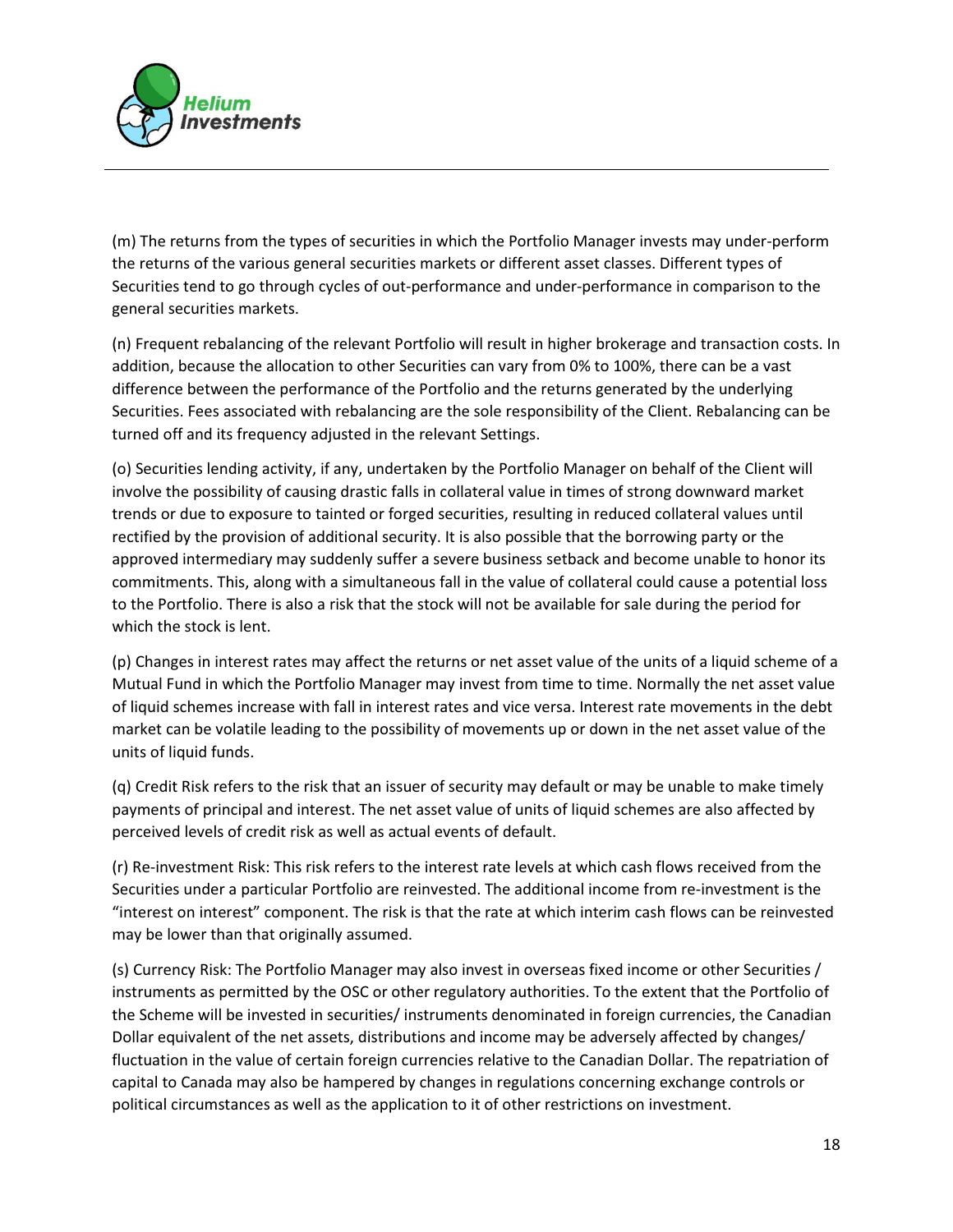

### 18. Withdrawal

(a) The Client may partially withdraw Assets placed with the Portfolio Manager subject to such restrictions as may be placed on the Client by the Applicable Laws from time to time.

(b) Unless the Portfolio Manager agrees otherwise, the Client may withdraw assets at anytime but may be processed at a later date such as subsequent business days. If the Client wishes to withdraw Assets and any withdrawal must not result in the remaining Assets with the Portfolio Manager with a value less than the Minimum Investment amount as agreed under this Agreement.

### Term and termination

(a) This Agreement shall come into force on the execution hereof and shall continue to be in force until terminated in accordance with the provisions hereof.

(b) The Portfolio Manager shall be entitled to suspend or terminate this Agreement without prior notice, in any of the following circumstances, namely-

(i) the Client has breached this Agreement; or

(ii) upon the disability, death, winding-up, bankruptcy, liquidation or lack of legal capacity of the Client;

or

(iii) the Client fails to maintain the Account(s) and/or the Securities Account(s) (or any replacement thereof;

or

(iv) the Client has misrepresented facts at the time of account opening or otherwise; or

(v) any proceedings or investigations that involve the Client or his/its properties have been initiated or are ongoing; or(vi) the Client has failed to comply with or observe any provision under this Agreement or any other obligation owed to the Portfolio Manager. In case of termination of this Agreement due to the aforesaid circumstances, all costs and risks shall be borne by the Client.

(c) Notwithstanding the above provisions but subject to the other provisions of this Agreement, the Client may at any time withdraw the Assets from the Discretionary Portfolio Management Services at the cost and risk of the Client in any of the following circumstances, namely-

(i) termination of this Agreement by the Portfolio Manager for any reason; or

(ii) suspension or cancellation of registration of the Portfolio Manager by the OSC: or

(iii) bankruptcy or liquidation of the Portfolio Manager.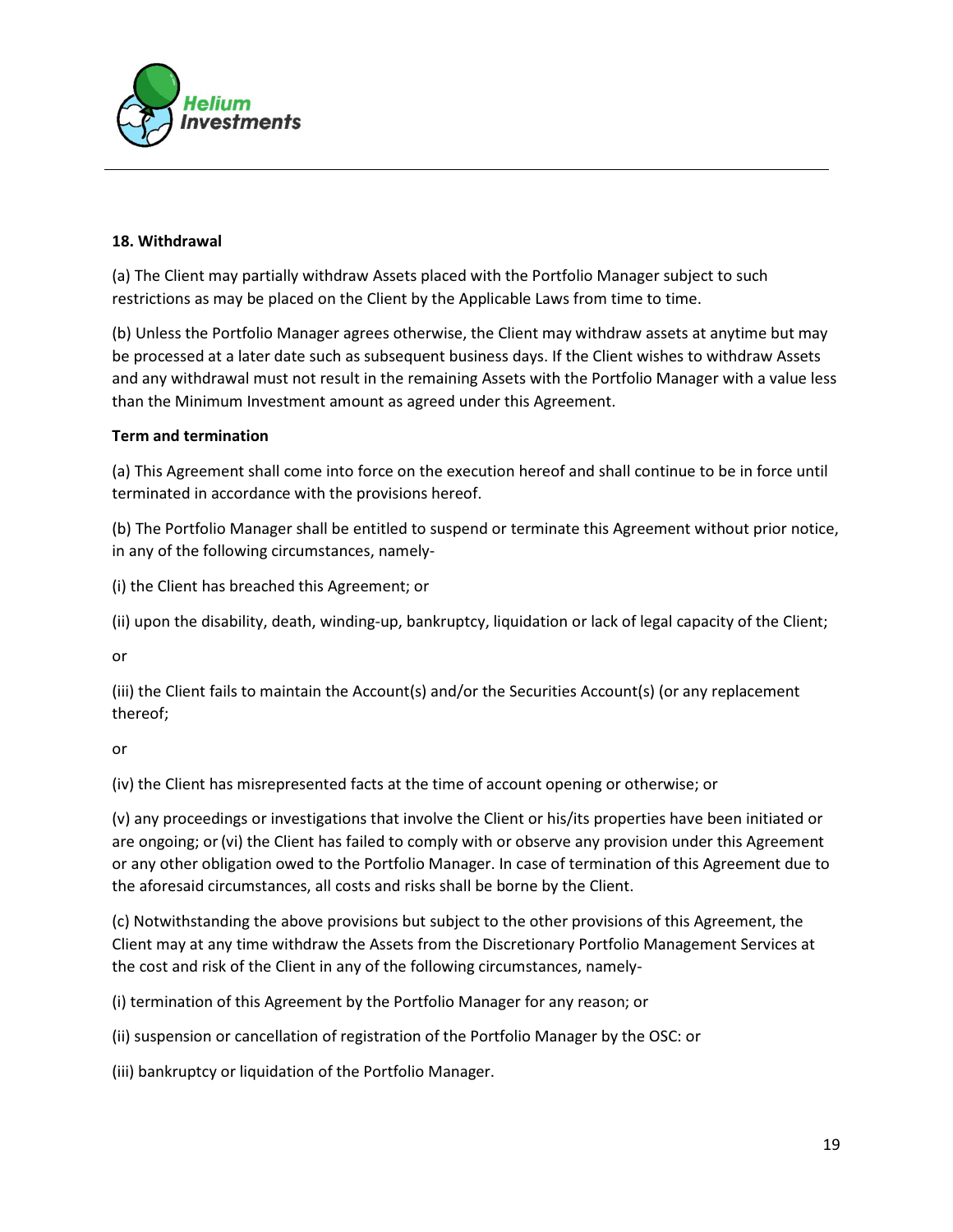

(d) In addition to being entitled to terminate this Agreement under the aforesaid clauses, either Party may at any time terminate this Agreement by giving not less than 30 days' written notice of termination.

(e) Upon termination of this Agreement, the Portfolio Manager shall, within a period of such days from the date of termination as may be determined by the Portfolio Manager, pay or deliver (or arrange to be paid or delivered) the Assets held by the Portfolio Manager to the Client. The Client shall be entitled to choose to receive the Securities forming part of the Assets in the form of Securities or may instead choose to receive cash arising from the sale of the Securities by informing the Portfolio Manager in this regard along with the notice of withdrawal or termination.

(f) In the absence of any specific notification, the Portfolio Manager shall assume that the Client chooses to receive cash arising from the sale of the Securities. In the event the Client chooses to receive cash rising from the sale of the Securities, the Portfolio Manager shall endeavor to sell the Securities and pay the net proceeds thereof to the Client within a reasonable time period, provided that if the Portfolio Manager is for any reason unable to sell the Securities, the Client shall be obliged to accept the Securities and the Portfolio Manager shall not be liable for any Losses arising from the delivery of Securities instead of cash arising from the sale of such Securities. All such sales shall be governed by and subject to the terms and conditions of this Agreement including without limitation fees, costs and charges.

(g) In the event of death or a mental or physical incapacity of the Client which affects the ability of the Client to take any decisions or in the event of a notice of insolvency, dissolution or any action voluntary or otherwise for the winding-up of the Client during the currency of this Agreement, the Portfolio Manager may in its discretion cease operations in respect of the Client's account and require this Agreement to stand terminated with immediate effect.

(h) In the event of termination of this Agreement due to death or mental or physical incapacity of the Client, if for any reason the Portfolio Manager is required to continue management or custody of any of the Assets as a consequence of the Client's successor not being apparent or as a consequence of any dispute between any heirs or successors apparent or otherwise, the Portfolio Manager shall be entitled to recover from the Client or its successors all expenses that the Portfolio Manager may incur as a consequence of such management or custodianship including without limitation any legal fees and other out of pocket expenses incurred by the Portfolio Manager.

(i) In the event that a nominee has been appointed by the Client in the Application, upon receiving notice of the death of the Client, the Portfolio Manager shall be authorized by the Client to, and shall, deliver the Assets held with the Portfolio Manager to such nominee of the Client, irrespective of any wills or other modes of dispensation of property under any laws but subject to the Applicable Laws. The transfer or payment of the Assets to such nominee or any acknowledgement of receipt of the amounts or transfer of the Assets to the credit of the nominee shall constitute a valid and full discharge of the Portfolio Manager's obligations under this Agreement and otherwise in respect of the Assets. If the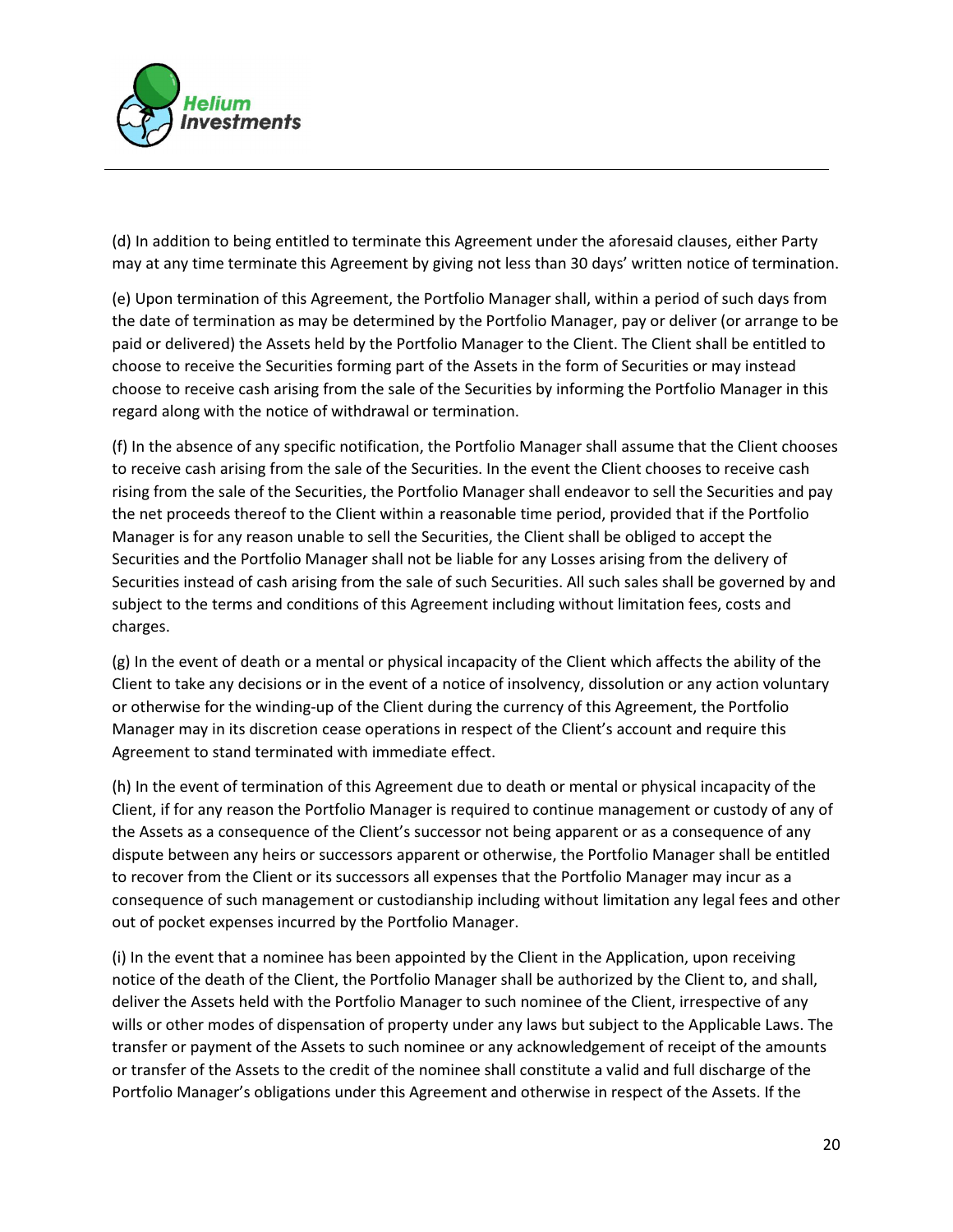

Portfolio Manager suffers any Losses in connection with the nomination, the Portfolio Manager shall be fully indemnified by the Client or the Client's estate. The nomination will be automatically cancelled if the nominee pre-deceases the Client.

(j) Upon the termination of this Agreement, the Portfolio Manager shall not be under any obligation whatsoever to advise any action to the Client. However, the Portfolio Manager shall retain the right to complete any transactions open as of the date of such termination and to retain amounts sufficient to effect such completion.

# 20. Notices

Communications may be sent to the Client by personal delivery, registered post, ordinary postal service, courier or Electronically ("Electronically" or "Electronic" means any form of message made by any type of telecommunication, digital or IT device, including the internet, email, text message and fax) to the Client's address, fax number or e-mail address last known to the Portfolio Manager and shall be deemed to have been duly delivered and received by the

Client:

(a) if served by personal delivery, on the day of such delivery; or

(b) if sent by post, (i) no later than 3 Business Days after posting, if sent to an address in the country where we provide the service, or (ii) no later than 10 Business Days after posting, if sent internationally;

(c) if sent by courier, on the day of such delivery; or

(d) if sent Electronically, then

(i) the day that it is dispatched, provided that the day of dispatch is a Business Day; or

(ii) the Business Day immediately following the day that it is dispatched, if it was not dispatched on a Business Day.

Every document sent by Electronic means shall contain

(i) all such information as is mandated by Applicable Laws and in the manner prescribed by Applicable Laws and

(ii) all the information as it appears in the printed hardcopy version as prepared and distributed by Portfolio Manager, with the possible exception of graphic insertions such as photographs or logotypes. All Electronic notices, mails, or records or reports shall be delivered to the Parties at the e-mail address as it appears on the account opening documentation or as informed by the Parties in writing from time to time.

All other written notices shall be delivered to the Parties at their respective addresses as set out at the beginning of this Agreement. If a Party changes its address or information, it shall promptly advise the other Party by written notice as provided for under this Agreement.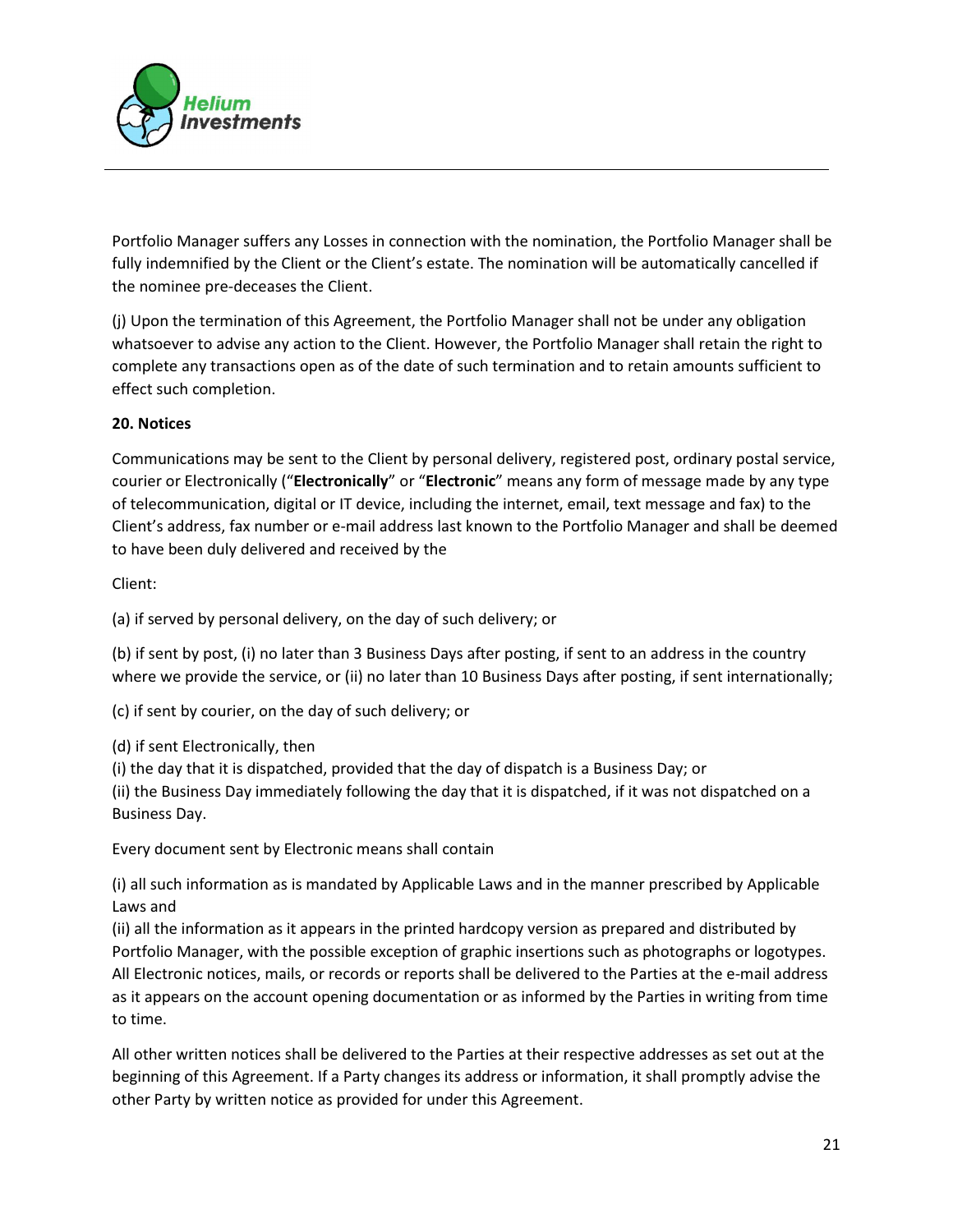

### 24. Confidentiality and Disclosure of Information

(a) The Client will treat as confidential (both during and after the termination of the relationship between the Parties) any information obtained from or learned about the Portfolio Manager, including without limitation, its investment strategy or holdings or its products or services in the course of their relationship under this Agreement. The Client will not disclose the same to any third party without the Portfolio Manager's written consent. These obligations shall not apply to information which (i) is, or becomes, known to the public,

(ii) is received by the Client from a third party entitled to disclose it, or

(iii) is disclosed to competent government authorities or courts or other tribunals in accordance with the requirements of the Applicable Laws.

(b) The Client consents and authorizes the Portfolio Manager to hold and process any personal information relating to the Client (including information relating to repayment or fulfillment of the Client's obligations under this Agreement or failure thereof, details of any of the Client's accounts, assets, transactions and account relationship with the Portfolio Manager (if any)), biometric information to uniquely identify the Client and financial information obtained by us in connection with or pursuant to this Agreement and dealings between the Portfolio Manager and the Client, whether it concerns the Client, its relevant beneficial owner(s) (if applicable) or acquaintances (collectively, "Information"). The Portfolio Manager will keep Information confidential and only disclose it to the extent provided for in this Agreement.

(c) The Client consents and authorizes the Portfolio Manager, its officers and employees to use, store, process, disclose, transfer (including outside the place in which the Client's accounts are held) and exchange Information to or with any person that the Portfolio Manager considers necessary:

(1) for any purpose in connection with services that the Portfolio Manager provides to the Client;

(2) in connection with matching any Information with other information in the Portfolio Manager's possession that relates to the Client;

(3) in order to comply with Applicable Laws;

(4) to ensure compliance with present or future contractual or other commitment with local or

foreign regulatory authorities;

(5) in accordance with Helium Investments policy on collection, use and disclosure of information as set out in statements, circulars, notices or other terms made available by the Portfolio Manager to the Client;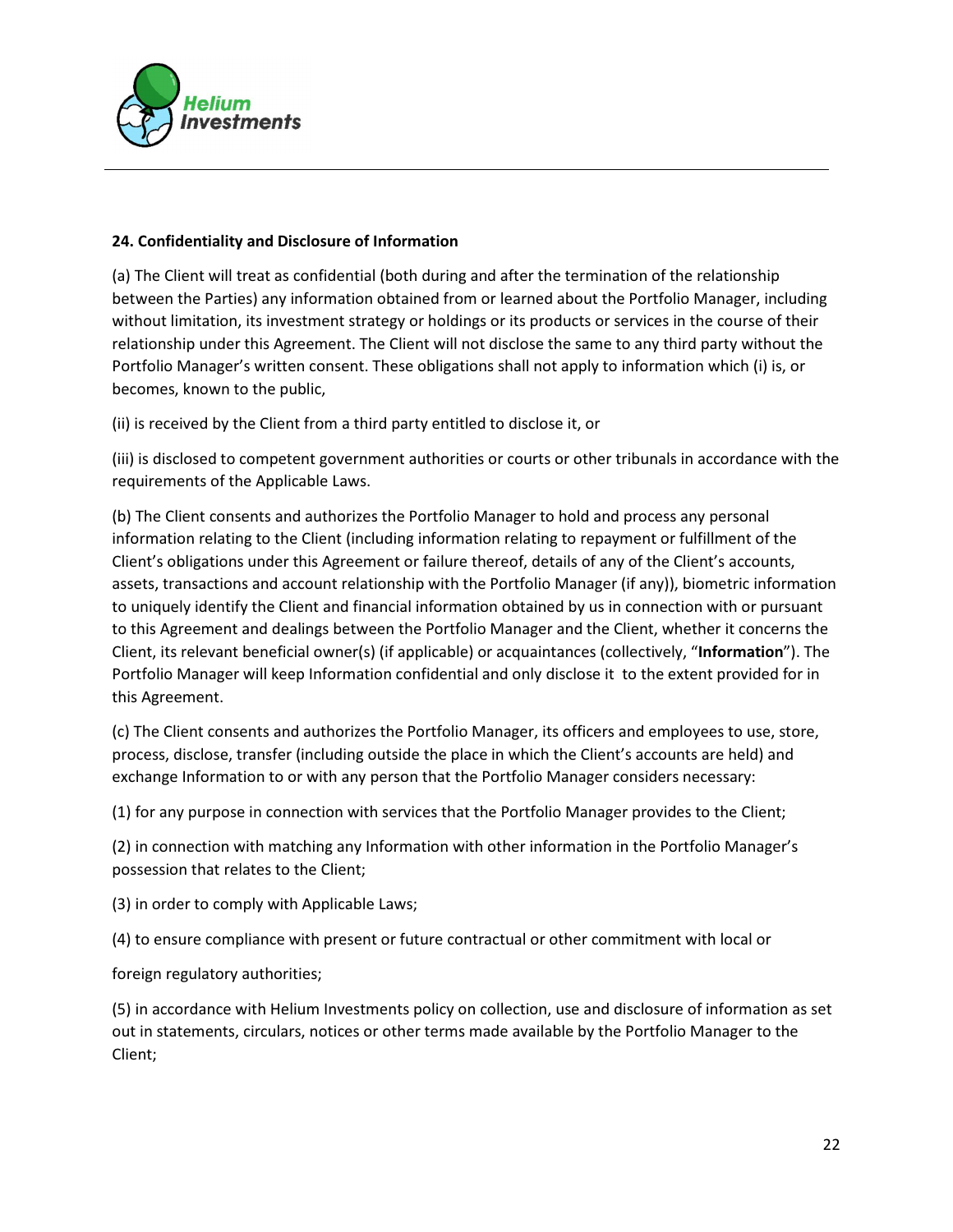

(6) in connection with the Portfolio Manager's legitimate business interests (e.g. for credit scoring, market analysis and management purposes); and

(7) for risk management purposes.

## 24A. Disclosure Obligations

(a) If the Client (or a person with whom the Client has a joint account) are subject to tax or reporting in another country (or the Portfolio Manager has reason to believe or are required to presume that this may be the case), the Portfolio Manager and other entities may be required by legislation, regulation or by agreement with tax authorities of that country to report on an ongoing basis certain information about the Client and the Client's account on an individual or aggregate basis:

(i) to a relevant tax authority which may then pass that information to the tax authorities where the Client is subject to tax; or

(ii) directly to the tax authorities in that country (such as the United States). If the Client is not an individual, the Portfolio Manager may also have to report information about the Client's direct and indirect shareholders or other owners or interest holders and, if the Client is a trust, its beneficiaries, settlors or trustees. If this applies to the Client at any time, the information the Portfolio Manager would have to report includes information about the Client, the Client's accounts and other products, for example your account number(s), the amount of payments including interest paid or credited to the account(s), the account balance(s) or value(s), the Client's names, addresses, countries of residence and social security numbers/taxpayer identification numbers or similar (if applicable).

(b) The Client acknowledges that, to comply with these obligations, the Portfolio Manager need to review certain information they hold about the Client or additional documents and information the Portfolio Manager obtain from the Client, such as certifications about the Client's identity, tax residence, nationality and status. The Portfolio Manager may centralise this review process in another country and the Portfolio Manager may also use carefully selected agents or sub-contractors that have adequate protections for keeping its customers' data secure and operate under a strict duty of confidentiality to the Portfolio Manager.

(c) The Client hereby consents and agrees:

(i) to provide any additional information that the Portfolio Manager may make the disclosures to the tax authorities described above;

(ii) to waive any rights to limit or prevent disclosure to tax authorities, under applicable data protection or similar laws in respect of the information the Portfolio Manager reports to comply with these obligations;

(iii) if the Client does not provide the Portfolio Manager with information or documents the Portfolio Manager needs or do not provide a waiver of confidentiality rights where needed, the Portfolio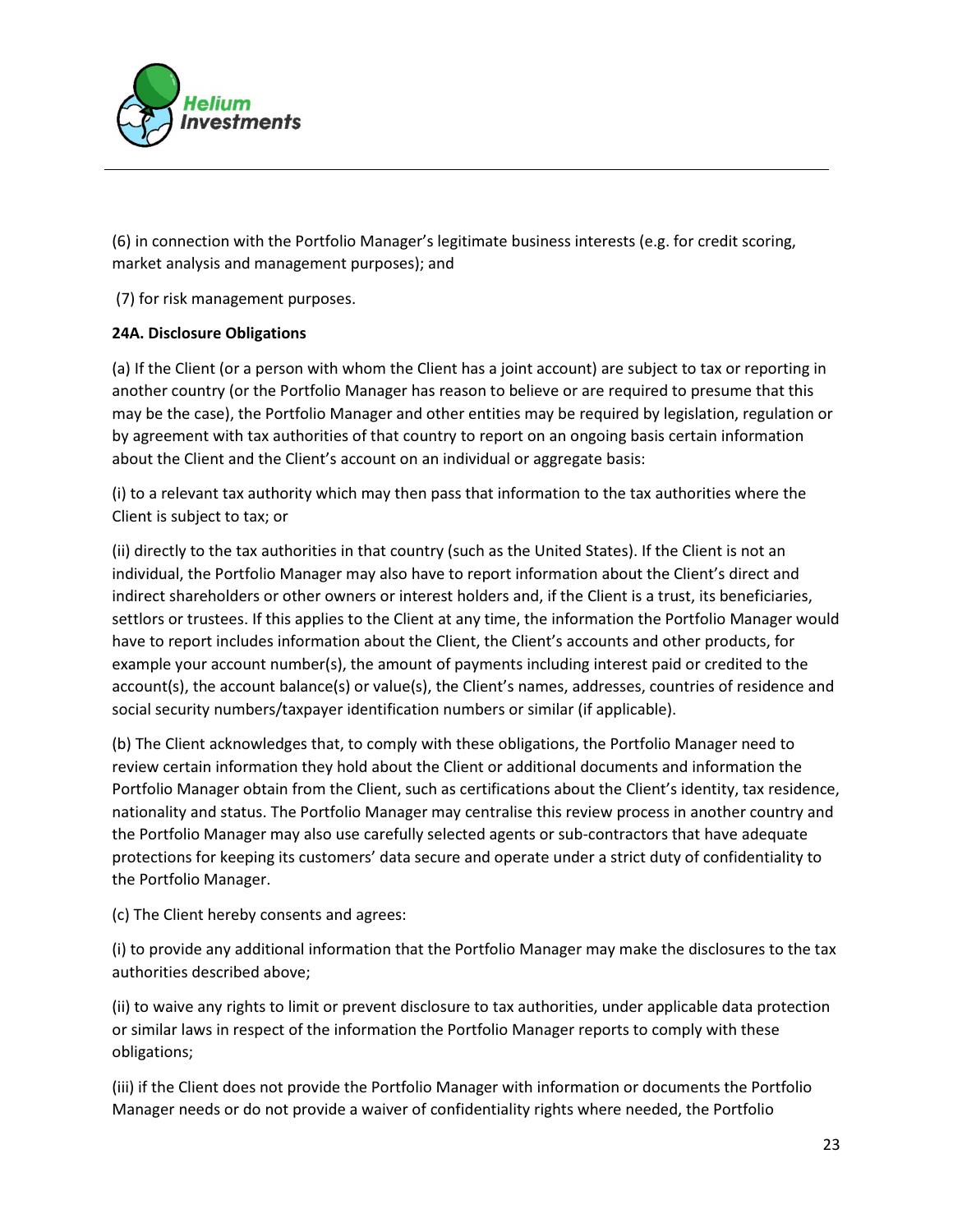

## Manager may

(i) withhold on amounts, including interest paid or credited to the Portfolio Manager; or (ii) lose or block the Client's account, terminate or redeem the Portfolio Manager's product and/ or end the Portfolio Manager's contractual or other relationship with the Client; and/or (iii) if the Client asks the Portfolio Manager to make a payment to an account based at a financial institution which does not participate or comply with relevant tax legislation, the Portfolio Manager may be required, and the Client authorizes the Portfolio Manager, to withhold certain amounts, for example, in respect of US tax liabilities from the payment (the Portfolio Manager will tell the Client if this is the case);

(iv) that the Portfolio Manager may transfer the Client's data to another country for processing including countries which may not have an adequate level of protection for data law purposes and use agents and sub-contractors to process the Client's data to comply with the Portfolio Manager's obligations;

(v) to the greatest extent permitted by Applicable Law, the Portfolio Manager will not be liable to the Client for any loss the Client may suffer as a result of the Portfolio Manager complying with legislation or agreements with tax authorities in accordance with this clause, unless that loss is caused by fraud on the Portfolio Manager's part; and

(vi) that this consent will override any inconsistent term or consent provided by the Client under any agreement with the Portfolio Manager, to the extent it provides fewer or lesser rights for the Portfolio Manager, whether before or after the date of this Agreement.

# 25. Limitation of Liability

Notwithstanding what is stated herein, the liability of the Client to the Portfolio Manager is limited to the investment made in the Client's name through the Portfolio Manager.

### 26. Assignment

(a) The Client shall not be entitled to assign any of its rights, obligations or benefits under this Agreement without the prior written consent of the Portfolio Manager.

### 27. Amendments, Variations and Modifications

(a) The Portfolio Manager may at any time amend, vary or modify this Agreement, by providing written notice to the Client. Unless prohibited by Applicable Laws, the Portfolio Manager will give the Client notice (by notices in newspapers that the Portfolio Manager selects, by post or Electronically) of any change made under this clause at least 30 days in advance of the change coming into effect.

However, the Portfolio Manager may introduce changes as soon as it gives the Client notice if the Portfolio Manager considers they are necessary, or to take account of legal or regulatory requirements, or if they are technical or procedural in nature and the Portfolio Manager reasonably believes they will help the Portfolio Manager to improve its service to the Client. Where the Portfolio Manager does so: